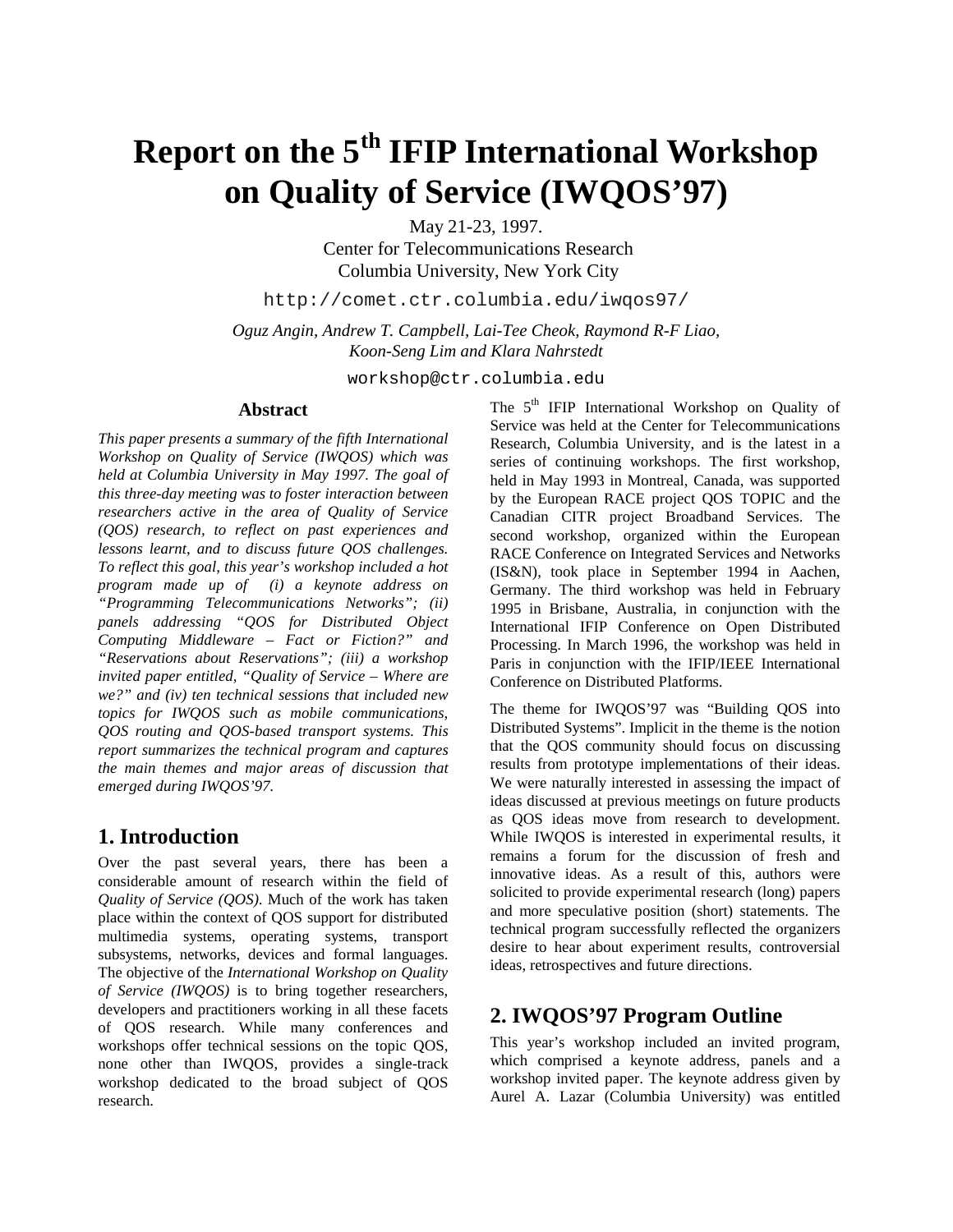"Programming Telecommunications Networks". The invited panels addressed two aspects of delivering QOS in distributed computing environments and the Internet. The first panel, chaired by Douglas Schmidt (Washington University), addressed the question: "QOS for Distributed Object Computing Middleware – Fact or Fiction?". The second workshop panel entitled "Reservations about Reservations" and chaired by Henning Schulzrinne (Columbia University), discussed the topic of QOS provision in the next generation Internet. To complete the IWQOS'97 invited program, we had a reality check in the form of the workshop invited paper by Ralf Steinmetz and Lars Wolf (Darmstadt University) on "Quality of Service – Where are we?".

A strong technical program that included twenty long papers and twenty short papers complemented the IWQOS invited program, which were chosen from more than seventy papers from nine countries.

# **3. Programming Telecommunications Networks**

#### *Keynote Speaker: Aurel A. Lazar, Columbia University*

Recent moves toward market deregulation and open competition have sparked a wave of serious introspection in the telecommunications service industry. Telecom providers and operators are now required to open up their primary revenue channels to competing industries. In the keynote address, Aurel Lazar [Lazar, 97] focussed on the problem of programmability of telecommunications networks for new services. The speaker outlined an agenda for realizing an open programmable networking environment based on the concept of a *broadband kernel* that better reflects the service creation and deployment environment and economic concerns of future telecommunications systems.

The address began with an examination of the service structure of two major global communication networks (i.e., the Telephone Network and the Internet) exploring their relative strengths and weaknesses. Lazar proposed a three-tiered *open service model* that reflects the economic market structure of the future telecommunications service industry. He considered that the lowest layer of the model reflected a hardware market where numerous equipment manufacturers and vendors offer hardware and firmware solutions for building the basic communication infrastructure. The customers of this market are typically network carriers, third party software developers who specialize in developing software for service providers and a handful of service providers themselves. The Application Programmer Interfaces (APIs) provided by vendors in this market would allow users to write basic communication services and *middleware* components. He considered that the second layer of the model reflects a middleware service market where carriers, software developers and middleware service providers offer middleware service products to customers who are in the user service provisioning business. The APIs provided in the middleware service market are suitable for development of consumer level services. Finally, at the highest layer he considered that the model reflects a consumer services market where consumer service providers compete to bundle, integrate and customize their wares in the most appealing form for mass market consumption. Within each market there may exist brokers whose role is to mediate the interaction and dealings between buyers and sellers who, because of regulatory and business policies, cannot transact directly.

The keynote speaker commented that this service model falls somewhere between the Internet's peer-to-peer model and the Telephone Network's strict providercustomer model. In essence, it allows for cooperation between any number of entities in the network for realizing a common service as well as the competition among services for network resources. The corresponding engineering model can be parameterized in such a way that the basic characteristics of the peerto-peer model as well as the characteristics of the provider and consumer model can be accommodated. Within each layer (which models a particular market), players are free to enter and buy, sell or re-bundle each other's services. Across layers, the relationship reflects the traditional provider-customer model.

Lazar argued that investigating such a model would help clarify some important issues facing the telecommunications service industry as it deals with changes in service needs. An engineering model for realizing the open service market model was then presented as a vehicle for creating multimedia services on broadband networks. An example of engineering some of the components of the open service model was then presented from an implementation viewpoint.

In an insightful presentation the speaker connected abstractions with real-life implementation reinforcing major themes of the keynote. At one point, Lazar presented a model of a *schedulable region* (which represents the resource capacity of a switch multiplexer) as a live feed from one of the ATM switches in Columbia's broadband network. The schedulable region was configured and managed using a QOS extended version of Ipislon's General Switch Management Protocol (GSMP) called *qGSMP* developed by the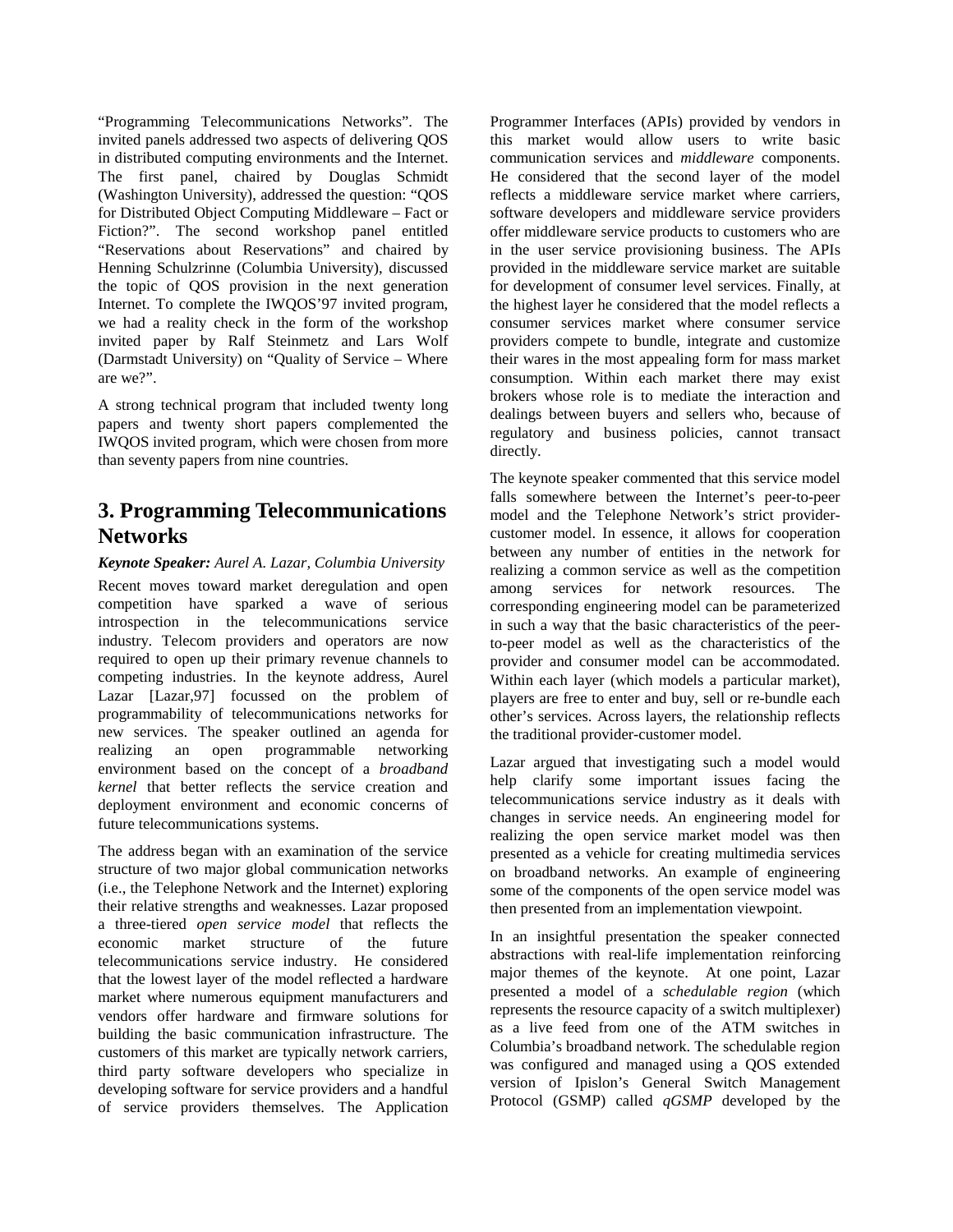COMET Group at Columbia. To bring the audience closer to the problem of engineering a solution, the speaker incorporated Java applets to illustrate live feeds from switches in the COMET laboratory. The audience clearly saw a representation of a schedulable region and its operational points changing dynamically as the traffic through the switches in the testbed varied over time. Such illustrations helped to showcase several important points of this spirited and informative keynote address.

# **4. Technical Sessions**

IWQOS'97 was a truly interactive event. The general format of each of the ten technical sessions included long and short papers followed by a thirty minute panel discussion on topics raised during the session and in response to questions from audience.

The ten technical sessions comprised: mobile communication, QOS routing, advanced reservation, traffic management, QOS and video systems, distributed object computing, QOS management, QOSbased transport protocols, QOS mapping and QOS adaptation.

# **4.1 Mobile Communications**

#### *Chair: Mahmoud Naghshineh, IBM*

The opening session of the workshop investigated the feasibility of delivering continuous media with QOS guarantees in mobile networks. A key observation of the session was that providing QOS support in a wireless and mobile environment requires a fundamentally different approach from that found in wireline networks. The session included two long and four short papers.

## **Presentations**

The first talk was given by Bharghavan [Lu,97], University of Illinois at Urbana-Champaign. Bharghavan proposed a number of solutions to the problem of providing sustained QOS to mobile applications. Limited and varying resources availability, stringent application requirements and user mobility make providing QOS guarantees in mobile and wireless environments challenging. He introduced an adaptive service model that enables the network and mobile applications to renegotiate QOS depending on dynamic network conditions. Following this he described an algorithmic framework that provides cost-effective resource adaptation in the presence of resource dynamics. Bharghavan concluded by arguing for a unified architecture for QOS adaptation.

The next presentation, by Stephen Wade [Blair,97], Lancaster University, addressed the design of a distributed systems platform and algorithms for mobile computing environments. The platform, called Limbo, aims to support the development of demanding mobileaware distributed applications in a heterogeneous networking environment. Limbo is based on the concept of tuple spaces, which has been extended for the mobile computing environment to support QOS management. Limbo places emphasis on QOS monitoring and adaptation. The speaker argued that the tuple space paradigm was particularly useful in modeling adaptation to changes in network connectivity in mobile networking environments.

The third talk of the session, by Badrinath [Badrinath,97], Rutgers University, focused on architectural support for Internet cellular telephony. It was evident to Badrinath that those who designed RSVP and the integrated service architecture had not looked at mobility issues. In contrast, those that developed mobile-IP had not addressed QOS issues. The speaker made an argument to unify some of these disparate pieces in support of cellular phone services. The proposed service was based on an IP network capable of delivering packetized voice to moving users. Badrinath calls the solution "RSVP+mobileIP+QOS".

Next, Andrew Campbell [Campbell,97], Columbia University, discussed a number of QOS challenges for next generation mobile middleware. The speaker reflected that the area of QOS and mobility was in its infancy. The wireless media systems project at Columbia was attempting to shine some light on the subject by building a prototype QOS-aware middleware platform for mobile multimedia networking called mobiware. The platform is programmable and runs on mobile devices, base stations and mobile-capable switches. Mobiware includes a new active and adaptive transport, QOS controlled handoff algorithms and an adaptive network QOS model.

The next speaker, Javier Gomez-Castellanos [Gomez,97], Columbia University, presented results showing the effect of transmission errors on MPEG streams over wireless links. The speaker proposed several algorithms which improve the perceptible quality of MPEG stream during periods of fast and slow fading. Gomez-Castellanos suggested an algorithm based on a combination of Forward Error Correction (FEC) and Automatic Repeat Request (ARQ) as a way to minimize the impact of error characteristics on video in this instance. He introduced a packet tagging technique that takes into account the particular semantics of MPEG flows and the relative importance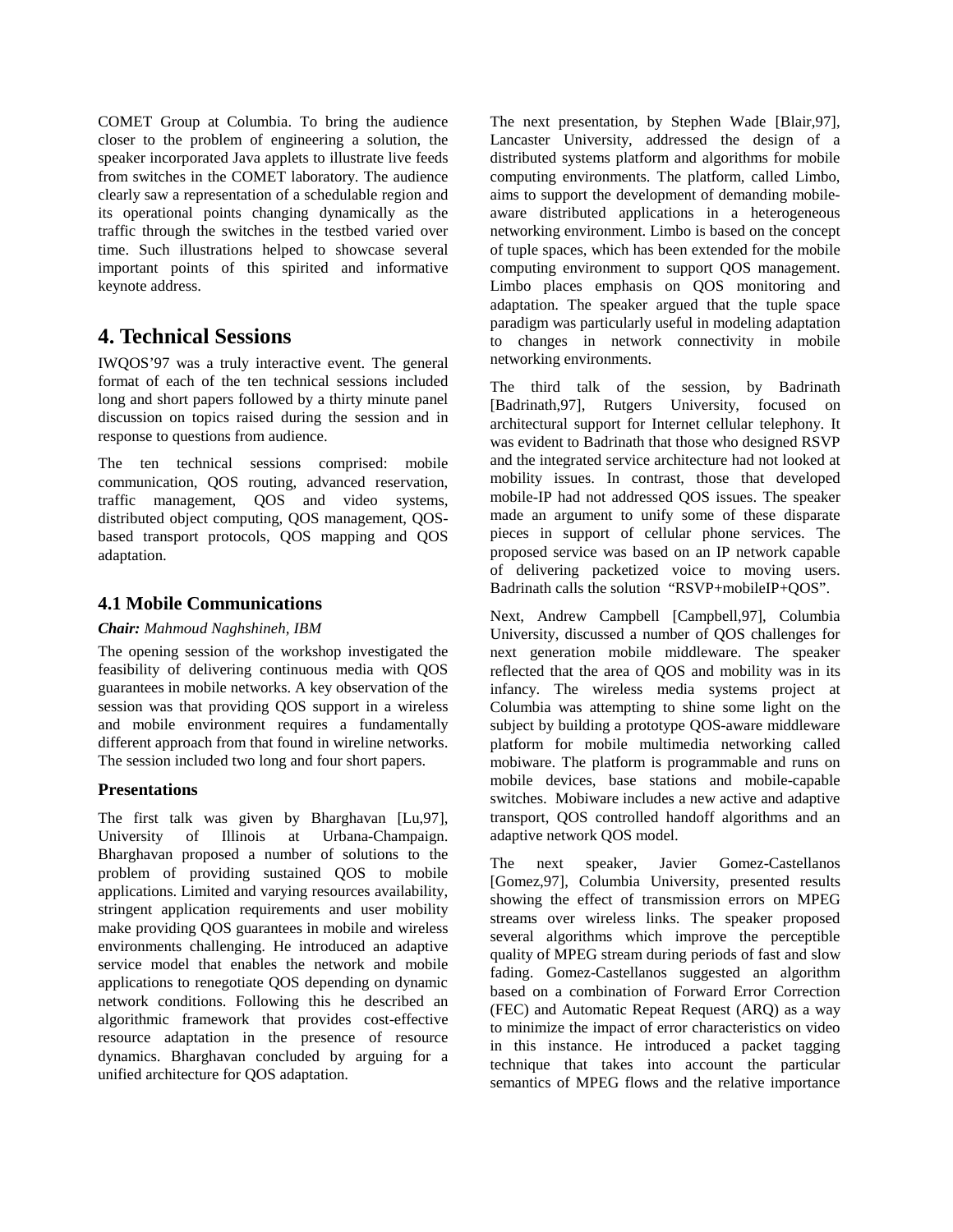of different packets (e.g., GOP, headers, IPB, scalable profiles) as they traverse a mobile network.

In the final presentation of the session, Steven Pope [Pope,97], Olivetti and Oracle Research Laboratory, discussed QOS support for mobile computing environments. There is a demand for completely portable computers (which Pope called walkstations) to access the network while traversing both indoor wireless LAN networks and the outdoor mobile radio network infrastructure. The speaker introduced a traded handoff where connections are rebuilt during a handoff to the most appropriate service, taking into account the properties required by the application and locally available, replicated or compatible services.

## **Panel Discussion**

At the end of this session, the question of how to provide QOS in wireless and mobile environments was raised. The session chair presented two opposing views for consideration by the panel where the mobile network provided:

- hard guarantees, in which case there was no need for adaptation mechanisms in applications – as in the case of future wireless ATM networks; and
- no guarantees, in which case there was a strong need for highly adaptive mechanisms in the applications – as in the case of today's best effort mobile IP network.

Many of the panelists thought that QOS offered by future mobile multimedia networks would lie between the two extremes. The panel considered supporting hard guarantees for a wide range of multimedia traffic unrealistic given the nature of the wireless medium and mobility requirements. Bhraghavan stated that there seems to be universal acceptance that an intermediate service be based around an adaptive resource management model. This approach benefits by reducing handoff dropping probability and increasing the utilization of the network.

Mahmoud Nagshsineh followed up with another question to the panel: if there was agreement on an adaptive resource management then where should the adaptive algorithms reside: at the physical, MAC, network, transport or application layers? If applied solely to application layer, this would result in low cost and minimal complexity in the network. On the other hand, if the network explicitly supports adaptation then this would result in high cost and increased network complexity. Weighing these arguments the panel agreed that there was need for research into adaptation support in the network and the end-system.

Toward the end of this lively discussion, there was a question from the audience concerning the relationship between pricing models and adaptive mobile multimedia environments. Badrinath explained that clearly there would be a premium cost for mobile over mobile incapable users – as exists today in cellular telephony systems. The issue is what would the policy be when a user service is forced to degrade to a lower quality; how do we cost that likelihood? Badrinath speculated that while users currently pay a premium for mobility they would naturally expect a discount from the provider as a consequence of network initiated QOS degradation.

## **4.2 Traffic Management**

#### *Chair: Ed Knightly, Rice University*

The four long papers presented in the traffic management session approached the QOS traffic management problem from various angles and proposed widely differing solutions. The first paper considered the worst case traffic pattern for source policing as an integral part of the traffic model. The second and third papers focused on Markovian modeling techniques, while the fourth advocated a measurement-based approach.

### **Presentations**

Philippe Oechslin [Oechslin,97], University College London, presented the first talk of the traffic management session on the topic of myths of on-off sources. This was in relation to the worst case arrivals of leaky bucket constrained sources. Simulation results from a set of independent connections limited by leaky bucket shapers and fed into a buffered multiplexer were presented. Oechslin indicated that this scenario was typical of an ATM switch or in a looser sense typical of an RSVP capable router. Results from the analysis found periodic traffic patterns resulted in poorer loss rates over the on-off or tri-state patterns models. The results invalidate the widespread belief that on-off patterns are the worst case traffic of independent leaky bucket constrained sources.

The second paper, given by Hoon Lee [Lee,97], Korea Telecom, presented a cell access control scheme for guaranteeing multiple classes of cell loss QOS requirements in an output buffer of an ATM switch. Lee proposed a class acceptance controller, which regulates the acceptance of the cells of QOS classes, based on the dynamic state of the queues. He considered decision functions for the class acceptance controller with a view to comparing their effects to the QOS performance. Queueing analysis of the scheme derived a number of performance measures. The implications of the work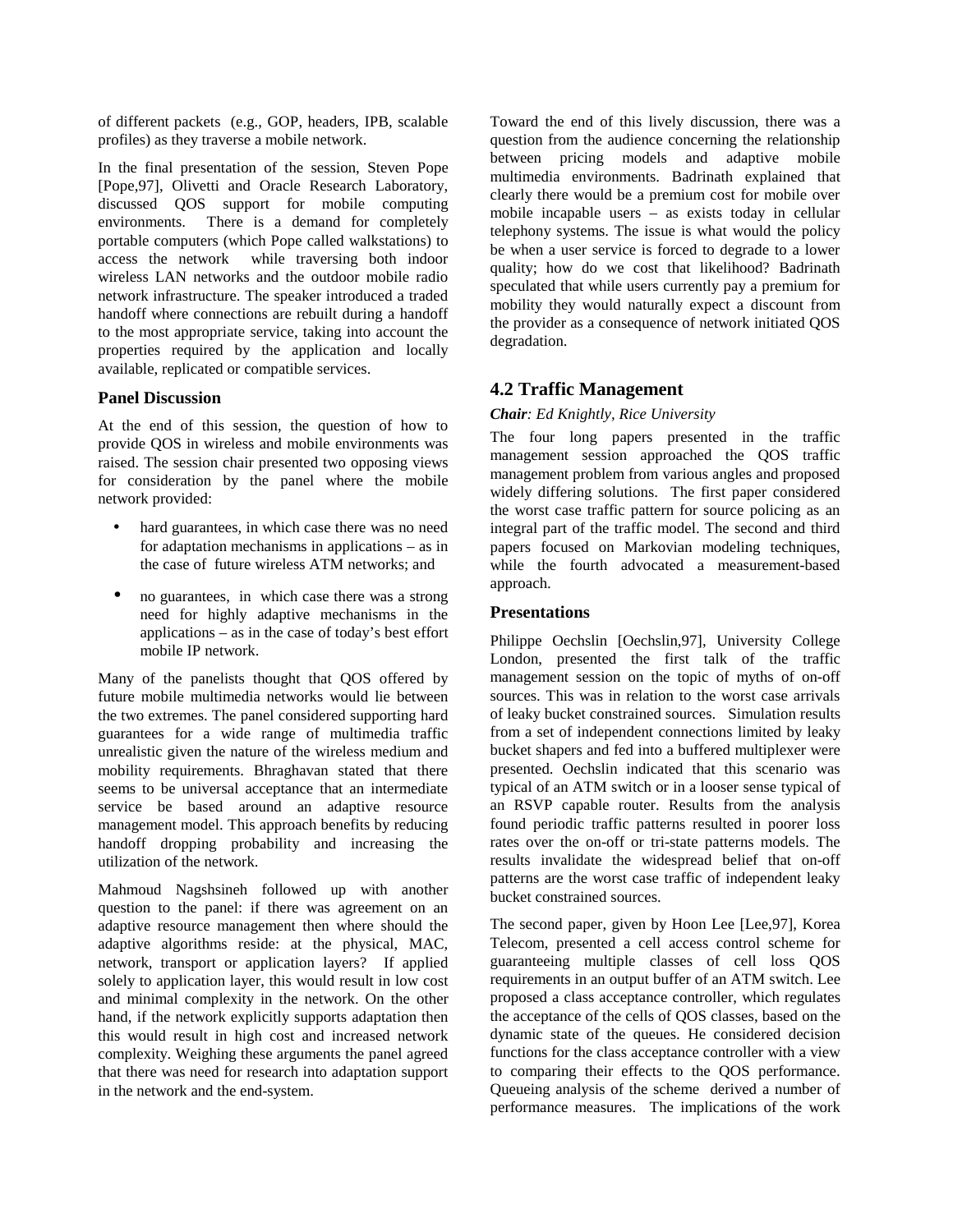were further illustrated using a number of numerical experiments.

The third paper, by Dietmar Becker [Becker,97], Aachen University of Technology, reported on queueing analysis for a partial buffer system with discrete Markovian arrival processes. An evaluation of the performance of the partial buffer system with finite capacity, deterministic service time and multiple sources was presented. A discrete Markovian arrival process modeled each source. The queueing system was evaluated for several traffic compositions and different sizes of the shared buffer area. Becker considered a number of traffic compositions including VBR sources with periodical or negative exponential correlation functions and CBR traffic with fixed interarrival cell emission. The probability distribution of the cell loss of each source was presented.

The final talk of the session, on real-time estimation of the link capacity in multimedia networks, was presented by Piergiulio Maryni [Maryni,97], DIST-University of Genoa*.* Maryni suggested that simple but powerful abstractions that represented the capacity of multimedia networks are needed. In order to guarantee QOS, the link capacity must first be calculated, i.e. the total number of calls of different types that can be admitted on a single link at a given time. The speaker used the notion of a schedulable region to represent the link capacity for an ATM multiplexer. Maryni presented a new approach for computing the schedulable region in real-time which could be used as input to admission controllers. The methodology relies on real-time QOS measurements to dynamically compute the size and the shape of the region. No assumptions about traffic resource models or scheduler operations were needed for its construction.

#### **Panel Discussion**

The panel discussion began by addressing the role of traffic models in delivering QOS guarantees. The panel recognized the difficulty in traffic modeling and the complexity of meeting traffic characteristics and adapting to a wide variety of user applications needs. Most of them agreed that the measurement based approach could significantly relieve some of the difficulty inherent in many traffic models proposed in the literature.

Ed Knightly commented on the weakness of measurement-based resource allocation, whose inaccuracy lies in the measurement procedure that averages out the heterogeneous behavior of traffic flows. The panelists believed that Markovian modeling and worst-case analysis can still play roles that complement measurement-based approaches; that is, in supporting new types of traffic where measurement data is not available, or in planning backbone networks where the requirement on the modeling accuracy is relaxed due to the multiplexing of a large number of flows.

Lee indicated that in the backbone networks, resources are conservatively dimensioned so that the control algorithms are not sensitive to the inaccuracy caused by measurement algorithms. This led to a debate initiated by Maryni on whether traffic modeling is needed at all. In future, he rhetorically argued, why use traffic modeling techniques when network capacity may be infinite? Since traffic modeling aims at increasing bandwidth utilization, with the abundance of bandwidth this may disappear like the technique for reducing the number of transistors in circuit design. Oechslin added that abundant bandwidth availability would be a reality now if the right pricing model were in place to generate enough revenue to turn on more bandwidth.

# **4.3 QOS Routing**

## *Chair: Mischa Schwartz, Columbia University*

The basic goal of QOS routing is to select a path through the network that satisfies a set of QOS constraints while achieving some level of network resource utilization. The first two long papers in this session presented differing approaches to achieving this goal. Following this, Scott Corson, Maryland University, joined the panel discussion and raised a number of open issues in providing QOS support when routing flows through mobile ad-hoc networks.

## **Presentations**

The first talk given by Qingming Ma [Ma,97], Carnegie Mellon University, addressed the issue of QOS routing for traffic with performance guarantees. The speaker presented some initial results on QOS path selection for traffic flows requiring bandwidth, delay and jitter guarantees. For traffic that required bandwidth guarantees, it was found that several routing algorithms that favored paths with fewer hops perform well. Ma argued that a modified version of the Bellman-Ford shortest-path algorithm in polynomial time was sufficient for traffic with delay guarantees. He showed that the problem of finding a path that can satisfy bandwidth, delay, jitter, and/or buffer could be solved while at the same time deriving the bandwidth that has to be reserved to meet these constraints.

S. Verma [Verma,97], University of Toronto, reported on QOS based routing in support of emerging multicast multimedia communications. Verma proposed a routing metric that could be used in combination with heuristic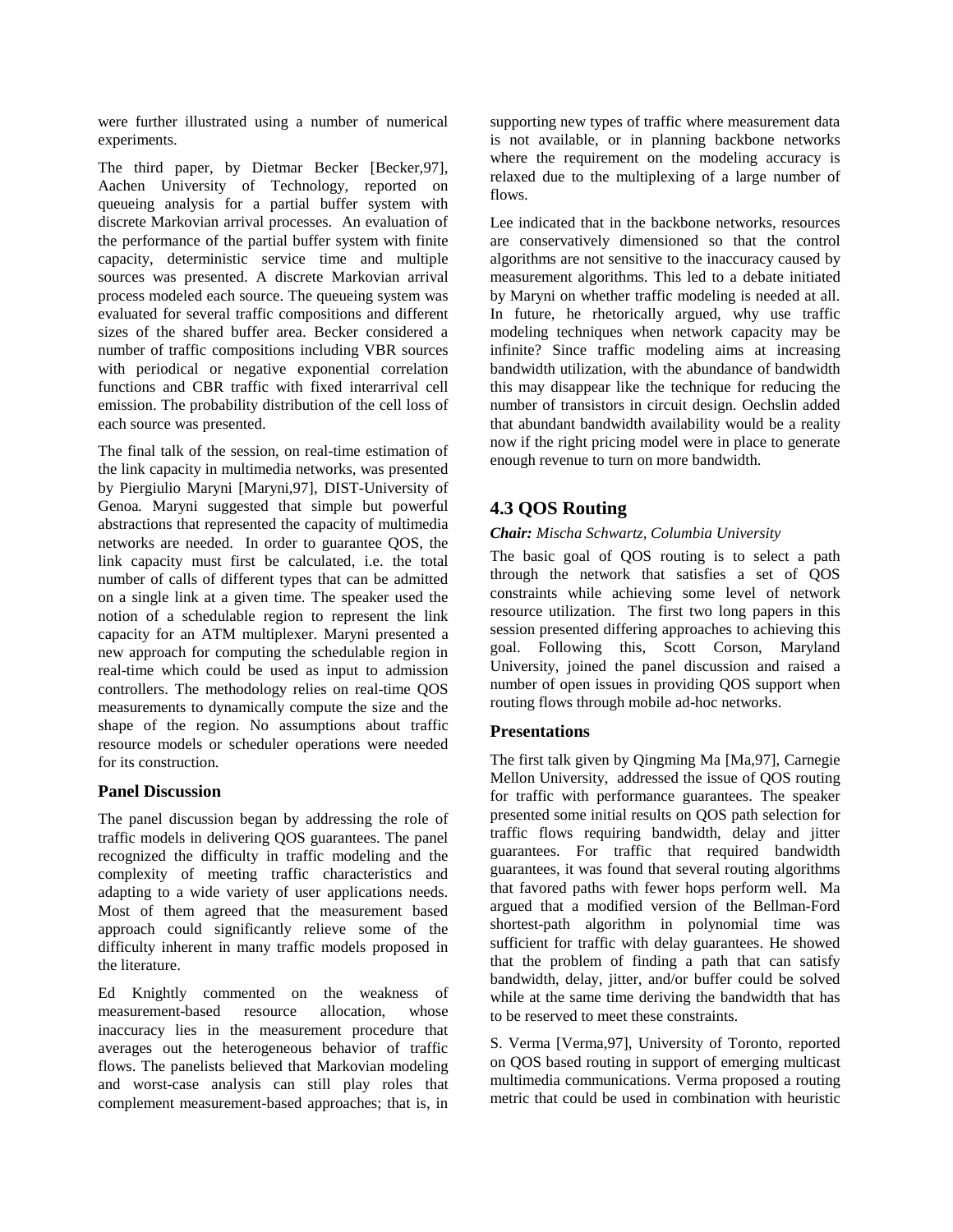algorithms to find the multicast tree for guaranteed QOS services. The optimum tree used in the formulation was a delay-bounded minimum Steiner tree. Simulation results showed a marked improvement in network utilization expressed in terms of cost over other proposed schemes such as QOS path first routing.

#### **Panel Discussion**

The panelists were asked by the audience to clarify the relationship between routing and resource reservation for end-to-end QOS guarantees. Ma stated that the first goal is to discover a path and then reserve the resources along the path or reject the flow/call if resources are not available. Other approaches handle routing and resource reservation at the same time – connection oriented systems couple routing and resource reservation.

The issue of state management was debated. An objective of QOS routing is to distribute state information that accurately reflects available resources on a particular path. Probabilistically resources may not be available at a certain switch/router if the state is old. The panel discussed the implication of QOS state management and concluded that it needs to realistically represent available resources. In the past, call setup used crank-back techniques to resolve inconsistencies in the QOS routing state representation.

Scott Corson [Corson.97] described the generic character of routing in mobile ad-hoc networks. He highlighted some of the differences between ad-hoc and wireline multihop networks and the impact these differences had on QOS-based delivery systems. Corson suggested that supporting QOS in ad-hoc networks was an extreme challenge. Wireless QOS architectures must provide a balance between network and applicationlevel QOS adaptation. This, he argued, would help minimize QOS-related signaling which has traditionally been integrated with routing state to support a given QOS. Corson concluded by saying that two approaches seemed to warrant further investigation for ad-hoc services; namely, minimal guaranteed QOS and probabilistic QOS.

### **4.4 QOS and Video Systems**

#### *Chair: Alexandros Eleftheriadis, Columbia University*

There are two schools of thought related to QOS and video systems. One school argues that resource reservation is essential for video services. The other argues that the network need only be engineered to support best effort services. In this case networked video systems need only estimate resource availability and intelligently adapt to the observed state. This session included two long and two short papers that reported on adaptive QOS driven video systems.

#### **Presentations**

Sanjay Jha [Jha,97], University of Technology, Sydney, proposed a set of playout management algorithms for interactive video. The work examined problems associated with display of live continuous media. Under the assumption that the network cannot guarantee the required bounds on delay and jitter and the operating system scheduling is non-real time, there is a need to accommodate the delay and jitter in the end systems in order to maintain a desirable QOS. Jha proposed a method of video playback that requires accurate estimation of display cycle time of video frames and the delay suffered by frames in packet networks. Deterministic forecasting methods used in time series analysis were applied to experimental data collected from video transmission.

The second paper by Rajeev Koodli [Koodli, 97] proposed the notion of noticeable loss, which directly relates loss pattern to the perceived QOS for an application. Noticeable loss was used to evaluate resource management algorithms that provided QOS to individual adaptive applications. Simulation results illustrated the performance of the algorithm.

D. Bourges Waldegg [Waldegg,97], ENST, presented a temporal QOS based CPU scheduling model for multimedia. The model is based on a playout specification and a runtime application structure that allows workahead processing and quality degradation for delay during overload conditions. Policy is used by a scheduler to degrade the service in a meaningful way with the goal of supporting better resource utilization. Waldegg added that the run time structure supported workahead processing which had shown benefit particularly in the case of overload.

The last talk by Steven Jacobs [Jacobs,97], Columbia University, proposed that networked video systems could operate sufficiently well over best effort networks. Architecting support for video service in packet networks required the addition of a number of valued added algorithms. Jacobs stated that there was great demand for such services today. Furthermore, he speculated that the demand would persist in the future even when many networks supported multi-level QOS assurances. An Internet-based video delivery system was presented which combines both image processing and networking techniques. Jacobs presented the results from several experiments that utilize a combination of bandwidth estimation and dynamic rate shaping of video sources.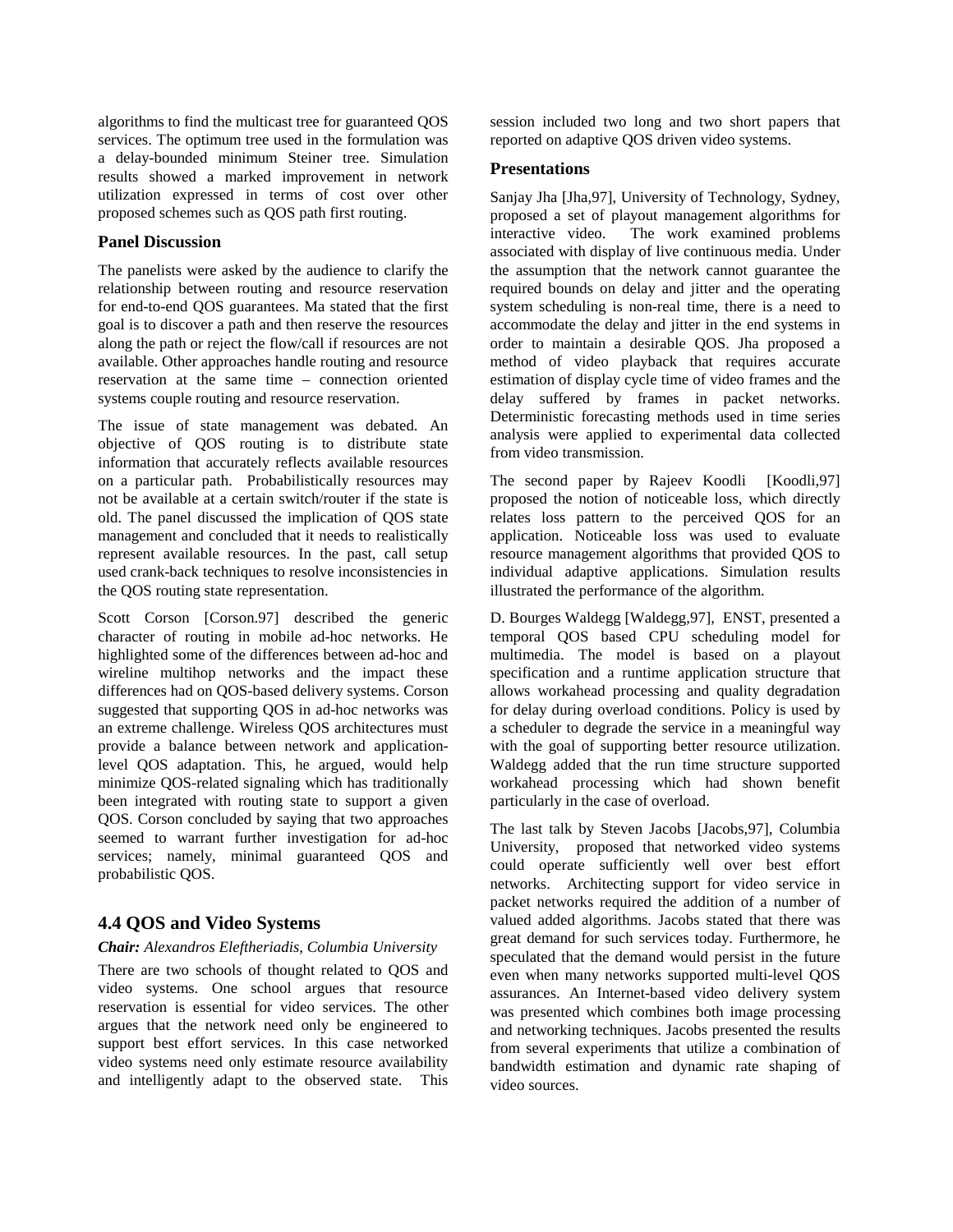#### **Panel Discussion**

Alexandros Eleftheriadis led a lively discussion which addressed a number of issues raised in the session and then opened the floor for questions. The first question concerned media scaling techniques. Eleftheriadis commented that the choice of either frame dropping or quality reduction within a frame (i.e. dropping transform domain coefficients) is strongly content dependent, which can vary along the wide spectrum of applications. Some applications, such as movies, have scenes that tolerate little content loss and require realtime delivery, thus they would have difficulty with besteffort delivery.

The panelists discussed whether hardware solutions for video can alleviate many of the problems experienced using software implementations. Jacobs argued that hardware support for video is improving and one should address other problems instead of duplicating hardware solutions in software. Eleftheriadis pointed out that the types of hardware assists are converging as content providers only use limited set of encoding standards. However, Jha argued that even for the audio codec, many interoperability problems remain. In today's Internet, lack of QOS support means that researchers have little choice but to use flexible software solutions.

The last question from the audience addressed the pros and cons of dynamic rate shaping and quantization. Jacobs pointed out that dynamic rate shaping is better than the quantization technique when the required rate reduction is small. Dynamic rate shaping simply drops some coefficients, requires less state information to be propagated, and offers better quality under this scenario. In other words, quantization pays the penalty for SNR and speed as long as the required reduction ratio is not too large. When a large reduction is needed, however, quantization techniques are superior.

#### **4.5 QOS Management**

#### *Chair: Andreas Vogel, Visigenic Corp.*

The next session, chaired by Andreas Vogel from Visigenic, included two long and three short papers. Each of these papers focussed on the issue of QOS management techniques. The presentations covered both architecture and implementation research, with topics ranging from QOS support in operating systems and file systems, end-to-end specification, adaptive QOS architecture and QOS management agents.

#### **Presentations**

The first paper, presented by Lakshman [Lakshman, 97], Intel, reported on an integrated approach to CPU and network IO QOS management. Lakshman illustrated the

challenge of proving predictable QOS for multimedia applications. In such an environment applications may not know their exact resource requirements in advance and resource requirements and resource availability may be time-varying. To address these challenges, Lakshman proposed a resource management architecture in which applications and the operating system cooperate to dynamically adapt to variations in the resource requirements and availability.

The topic of QOS management of integrated services communication systems was addressed next by Roland Bless [Bless,97], University of Karlsruhe. It is likely that such networks will support a wide variety of applications that will be multiplexed into different service classes. Bless reported on a flexible QOS management scheme for such communications environment. The approach provided flexibility in tailoring the QOS management to suit specific service profiles. Bless outlined the implementation of the QOS management system and presented performance measurements to illustrate the approach taken.

Next, Stefan Fischer [Fisher,97], University of Montreal, presented a decentralized scheme for cooperative QOS management. The system supports QOS management functions such as QOS negotiation and adaptation over the network. The speaker suggested that the work was especially suitable for multicast multimedia communications. Fisher introduced the notion of QOS agents, installed throughout the system where QOS negotiations occurred. QOS agents communicate with their neighboring agents. This communication is application oriented, i.e. the agents know about QOS requirements and negotiated values on behalf of the users. Fischer concluded by discussing the construction of applications based on the notion of cooperative QOS management.

Jan de Meer [de Meer,97], GMD Fokus, reported on the specification of end-to-end QOS control. The speaker distinguished between the QOS control demands for continuous and discrete media. Classic control theory seemed an appropriate vehicle to monitor and respond to time varying quality as flows progress through the communications system. De Meer introduced a "waterlevel monitoring" paradigm which consists of four components, namely, a source, container, monitor and sink, to assist in the QOS management process.

The final talk of the session, presented by M. Spasojevic [Borowsky,97], HP Labs, on using attributemanaged storage to achieve QOS. The speaker argued that specification of storage systems by means of useroriented QOS attributes is the key to ease of use and efficient resource utilization. Currently, most existing storage management is too low level requiring the user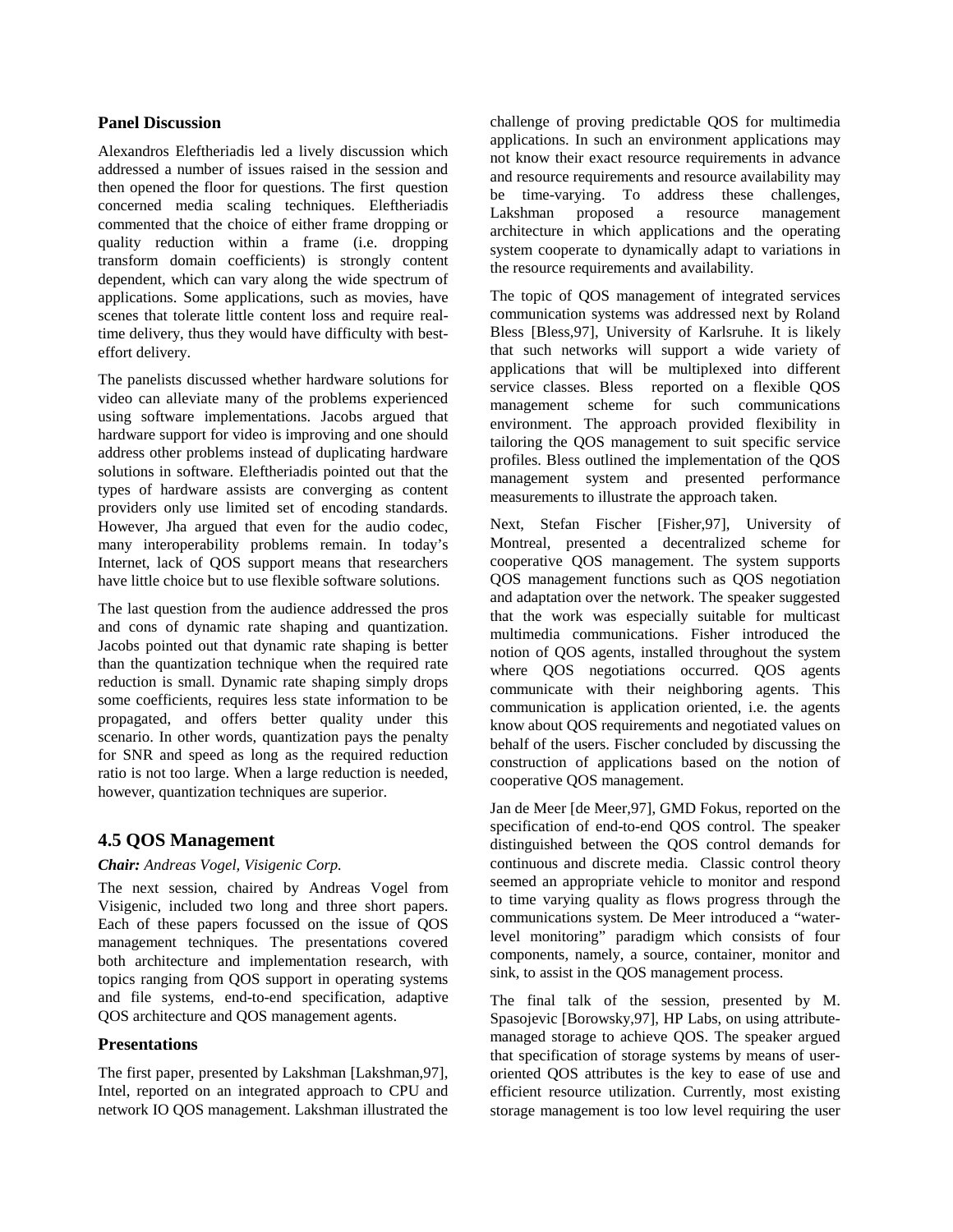to allocate and configure arrays of disks. However, little help is provided in helping the user do this. Attributemanaged storage systems hide details of the underlying storage systems through virtual storage abstractions, units of storage with QOS guarantees. The speaker described a prototype matching engine called Forum currently under development.

### **Panel Discussion**

The first question from the audience addressed existing operating systems: are they sufficient to support integrated QOS? Many panelists thought that work needs to be done before a QOS-driven operating system would be available on the market. Lakshman, from his experience with using Solaris, commented that the hardware already has a high-resolution clock, whereas he considered his enhancements to the operating system targeted faster preemption and better estimation of computing time operations.

A member of the audience asked whether the whole area of QOS management research is well understood. The panel observed that there is still a lack of experience with QOS management systems, with QOS mapping across layers, and with QOS specifications. They believe that the research would shift to toward building large-scale prototypes. This would depend on the availability of a large-scale network testbed.

Finally, Fisher commented that the IP networking view of QOS management architecture is that it was far too complex. It may be best to revisit fundamental control theory, focus on different time-scales and develop simple solutions.

# **4.6 Distributed Object Computing**

#### *Chair: Douglas Schmidt, Washington University at St. Louis*

Distributed object computing technology has been widely applied to resolve problems stemming from the complexities of developing large heterogeneous software systems. This session focuses on some of the QOS issues that surround the use of distributed objectcomputing technologies. Issues addressed ranged from QOS parameterized trading services to QOS meta-data management for middleware. This session included two long and three short papers.

#### **Presentations**

The first presentation of the session, by Claudia<br>Linnhoff-Popien [Linnhoff-Popien,97], Aachen Linnhoff-Popien [Linnhoff-Popien, 97], University of Technology, addressed the integration of QOS constraints into the service selection process. The major challenges addressed by the work were the formulation and evaluation of customized CORBA trader. A service distance is computed between the client and the service offers taking into account QOS properties. The modified trader selects the service with the minimal distance to the service request. The Orbix trader was used to evaluate this QOS metric. Claudia Linnhoff-Popien concluded her talk by describing some implementation results in comparison to an unmodified Orbix trader.

The next paper, presented by W. Almesberger [Almesberger,97], EPFL, surveyed QOS in communication APIs. The speaker first contrasted the RSVP and ATM UNI APIs and distinguished how QOS was exposed to the applications using WinSock 2, X/Open and Arequpa. A natural consideration is the mapping of these APIs to local operating system and network resources. Almesberger went on to summarize how these APIs enable applications to control QOS for their connections/flows. Each API has its own idiosyncrasies (e.g., native ATM APIs deal in cells and RSVP APIs in bytes) and supports a different set of QOS parameters and traffic characterizations. The speaker proposed the unification of QOS description using better abstractions to resolve idiosyncrasies found in existing APIs.

In the third talk, John Zinky [Zinky,97], BBN, reported on managing systemic meta-data for creating QOSadaptive CORBA applications. Zinky made the point that distributed applications must be able to adapt to quite diverse operating conditions. The speaker introduced the notion of *systematic meta-data*, which captures how applications utilize distributed systems technology such as CORBA, adapt their QOS requirements, use of resources, and allocation policies. In this position statement, Zinky discussed some possible solutions. Meta-data required support from the network, distributed system and applications. The network needs to support explicit mechanism for moving and storing meta-data. Application programmers need APIs for QOS at the client/object boundary rather than at the socket level.

The fourth paper in this session was presented by D. Reed [Reed,97], Stirling University, on supporting QOS components in distributed environments. A key component required in such an environment is QOS monitoring services. In his talk Reed proposed a generic distributed monitoring service which adapts to suit particular applications as a means of overcoming the complexity of specialized monitoring solutions. A number of examples highlighted the flexibility of the monitoring service.

In the final talk of the session, Andrew Grace [Smith,97], British Telecom, reported on a QOS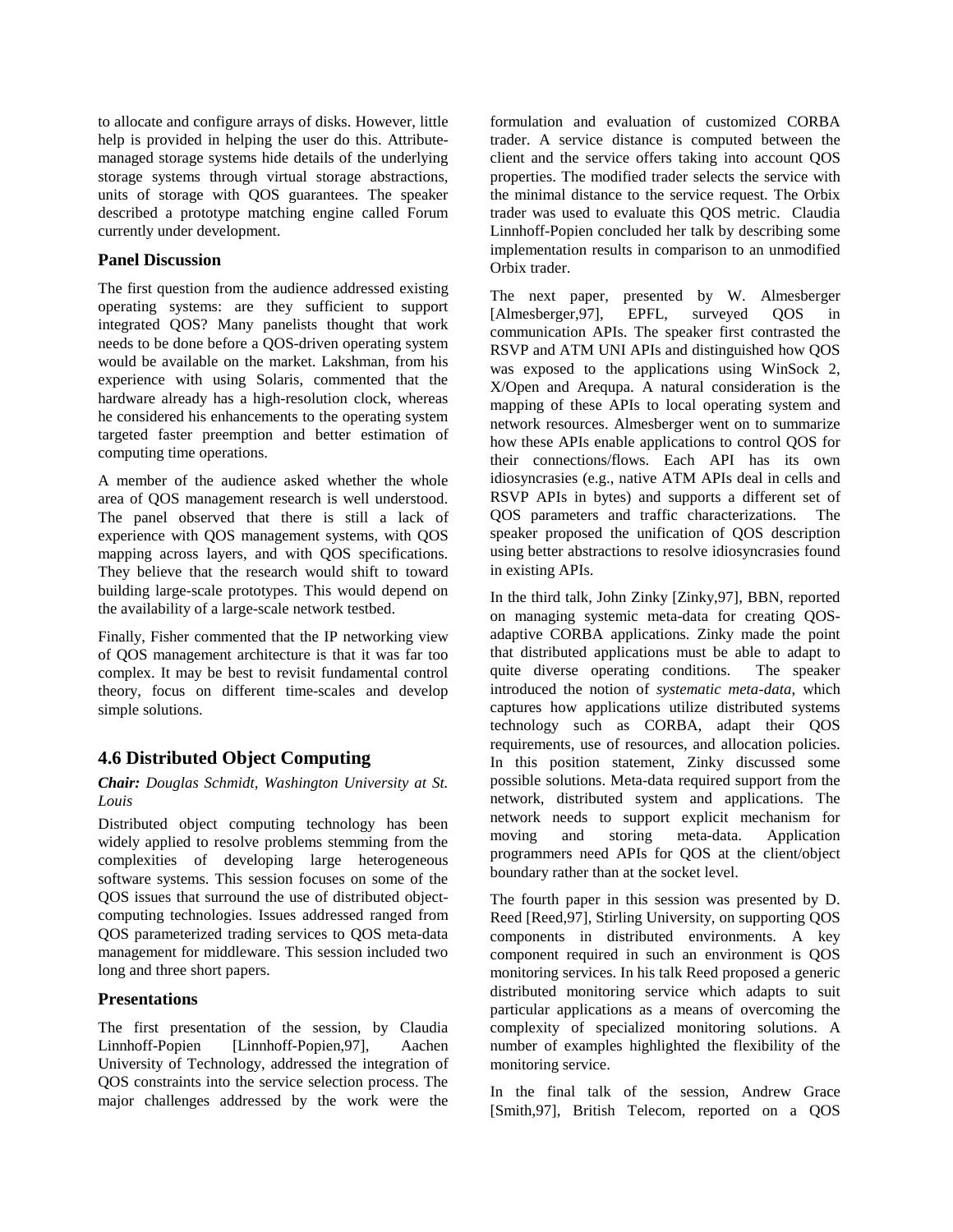configuration tool for distributed applications. The range of distributed applications has increased dramatically over the past several years fuelled by the growth of the Internet. Many applications tend to require user level knowledge of low-level technical parameters requiring an appreciation of system heterogeneity issues rather than simply stating what service they require. In this presentation Grace described a working system for QOS configuring for Mbone conferencing applications. QOS profiles were adopted as a means of specifying resources and requirements in the end-system and networks.

## **4.7 Advanced Reservation**

#### *Chair: Hideyuki Tokuda, Keio University*

Is there a need to make reservations in advance? In this session, a number of speakers argued that there are sets of applications that require a high degree of resources availability in advance. The first paper takes an empirical look at advance reservation from the network viewpoint. The second and final paper in this session reports on a scalable video-on-demand system which utilizes advanced reservation techniques.

## **Presentations**

Olov Schelen [Schelen,97], Lulea University, began this session with a presentation on sharing resources through advanced reservation agents. The speaker proposed an architecture where clients make advance reservations through agents responsible for advance admission control. The agents allocate resources in the routers just before they are needed for packet forwarding. Schelen illustrated that network resources can be shared between immediate and advance reservations applications without pre-partitioning. Admission control decisions for immediate reservations use information about resources to be allocated for advance reservations in the near future. The speaker introduced a new parameter in the admission control algorithm for the lookahead.

Next, Abdelhakim Hafid [Hafid,97], Computer Research Institute of Montreal, proposed a scalable video-on-demand system that uses advanced reservation techniques to support services. Typically, video-ondemand systems check whether there are enough available resources to deliver the requested movie to the user's host. Given sufficient resources, the movie presentation will commence, otherwise, a rejection is sent back to the user. Hafid described an advanced reservation signaling system called NAFUR. If a QOS request for a video stream cannot be immediately supported at the desired rate NAFUR determines at which point in advance of the current request time the video can playout at the desired rate. If the user wishes to only accept the desired rate, the system makes use of advanced reservation to book resources ahead of time for the duration of the video-on-demand.

### **Panel Discussion**

Steve Pink and Lars Wolf joined the presenters and Hideyuki Tokuda for the panel discussion on advanced reservation. The session chair raised a number of interesting questions and directed them at the panel. Tokuda asked if we really need advanced reservations. If so, what type of quality demanding services shall we use advanced reservation for? How can we maintain reservation state and how would failure be handled?

Steve Pink was unsure of the demand for advanced reservation services. State management of reservations looks troublesome since the models introduce a lot of state and require switches/routers with plenty of memory/storage to maintain it. Pink suggested that existing reservation architectures might be too complex for the network at the moment. Therefore, he proposed to separate control functions from packet forwarding. Pink also argued that RSVP is not the most appropriate choice for advanced reservations signaling. For RSVP to function properly, the senders should be present in advance. This cannot always be guaranteed for advanced reservation applications. Therefore, advanced reservations are a function of the management layer and not the packet-forwarding network.

Lars Wolf summarized what he considered to be the open issues on the topic. These included the duration of reservation, stacks, failures, distribution of announcement information, management of resource and required protocol changes. The most challenging problems are state maintenance and failure handling. All systems performing advance reservation must keep the associated state information for potentially long periods of time. This must be stored in non-volatile memory to survive system shutdown. Wolf described this as the hard-state approach. Alternatively, similar to the approach followed by RSVP, the reservation may be refreshed from time-to-time – he called this the softstate approach. Wolf believes advanced reservations could be useful for several application classes. However, advance reservation raises difficult questions that need to be resolved.

# **4.8 QOS-based Transport Protocols**

*Chair: Steven Pink, Swedish Institute of Computer Science*

Historically, transport protocols have been a hotly researched topic in computer networking. With the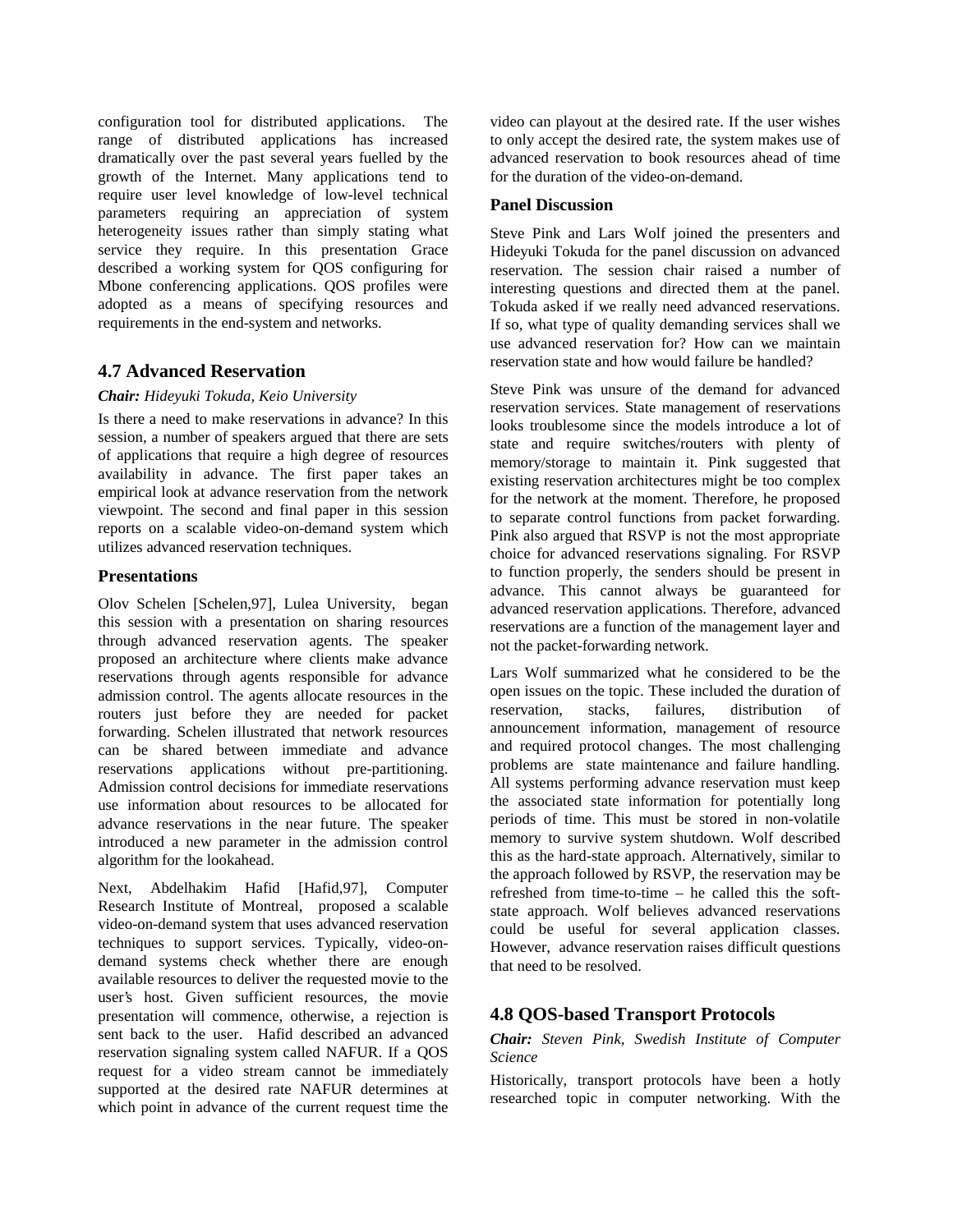advent of multimedia, there has been a move away from designing reliable, high performance data transports to transports that support end-to-end QOS guarantees. This session consisted of two long and two short paper presentations on issues surrounding the development of QOS-based transport systems.

### **Presentations**

The first paper presented. by K. Fukuda [Fukuda,97], investigated QOS mapping issues between a user and a video transport system. Fukuda described a QOS mapping method between user preference for video quality and the required bandwidth to transport the resulting video flows. This work assumed that the underlying network is capable of supporting a bandwidth allocation mechanism such as deterministic bit rate service class in ATM, RSVP, IPv6, etc. Based on spatial, SNR and time resolutions QOS parameters, the QOS mapping function derives the required bandwidth to support MPEG-2. The mapping between QOS parameters and user perceived video quality is then calculated using classic mean opinion score evaluation testing.

Jean-François Huard [Huard,97], Columbia University, reported on end-to-end QOS mapping. A simple mathematical formulation for mapping QOS parameters between application and transport was derived. A platform was developed for evaluating end-to-end QOS by performing concurrent network, transport and application level measurements. The loss bound empirically obtained under the assumption of uniformly distributed cell losses within a video frame is too conservative. Early results suggest that the existing literature on loss mapping is typically too conservative by a factor of three. Huard concluded that in order to obtain better empirical QOS mapping rules between the application, transport and network, more data needs to be collected and analyzed.

Next, P. Conrad [Conrad,97], University of Delaware made the following position statement: "Transport QOS over Unreliable Networks: No Guarantees, No Free Lunch!". The talk presented an approach to transport in unreliable networks, investigating trade offs between qualitative QOS parameters (e.g., order and reliability), and quantitative parameters (e.g., delay and throughput). Conrad focused on partially ordered and partially reliable transport services. The key results are that both sender-based and received-based reliability schemes for providing partial reliability achieve almost identical reliability and delay. On the other hand, a sender-based approach provides better throughput than a receiver-based approach at higher loss rates.

In the final talk of this session, Glenford Mapp [Mapp,97] Olivetti & Oracle Research Lab, reported on development of a QOS-based transport protocol called A1. The transport was designed to provide QOS trade offs rather than strong guarantees. Mapp discussed the trade offs between qualitative QOS such as order and reliability and quantitative QOS such as delay and throughput. The transport service supported the notion of a QOS vector to specify all transport requirements at the API. Preliminary performance results for A1 running over ATM were presented and compared with an efficient kernel implementation of TCP/IP.

## **Panel Discussion**

In the panel discussion that followed, the Chair, Steve Pink initiated a discussion by making the observation that two opposing trends seem to be emerging within transport design. On one hand, as applications become increasingly sophisticated in their requirements, newer transport protocols should be developed to support the required functionality. On the other hand, it is argued that since only applications can truly understand their data semantics, traditional transport functions should be removed from the transport to the applications layer. Pink then solicited questions from the audience.

A member of the audience asked that if trends were toward thinner and thinner transports then why have a transport layer in the first place? The panel's response to this question was mixed. Glenford Mapp agreed with this comment and was of the opinion that the transport in its traditional form was on its way out! Jean-Francois Huard, however, took a different line. In his opinion, the classical algorithms for providing reliable, flowcontrol and sequenced delivery are too complex to be left to the average application programmer. Pink agreed with this and noted that the recent move toward multicast communications may redefine the role of current transport protocols. Here, the difficulty lies in providing scalable reliable multicast flows. Many of the well-understood techniques including positive acknowledgements do not work in this environment.

Pink followed by leading a discussion on user versus kernel level transports. He noted that there are primarily two types of processing activity in any transport protocol: the more expensive per-byte processing for computing packet checksums and the less expensive per-packet processing for flow-control, acknowledgment, etc. The classic argument for kernellevel transport protocols has been to perform efficient per-byte processing. However, as network speeds increase to gigabits, it seems sensible to delegate much of this computer intensive functionality to specialized hardware. This leaves the task of per-packet level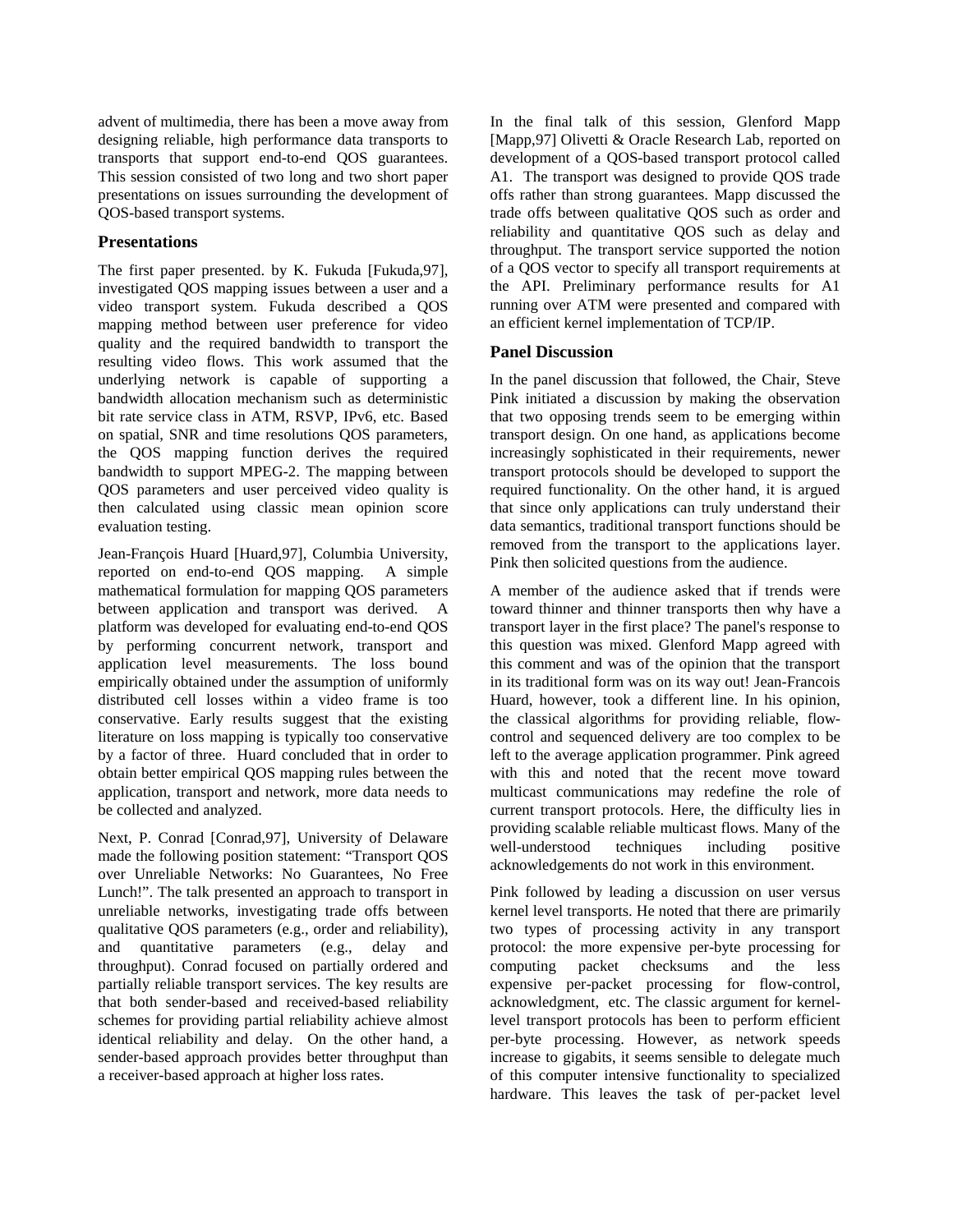processing to software. The consensus among the panelists was that user-level transport implementations could be as efficient as kernel level implementations. This, plus the added flexibility of being able to decouple the transport from the operating system makes user-level transport protocols ideal for the increasingly specialized needs of today's sophisticated applications.

## **4.9 QOS Mapping**

#### *Chair: Jean-Pierre Hubaux, EPFL*

QOS mapping performs the function of automatic translation between representations of QOS at different system levels (i.e., application, operating system, transport and network, etc.) and thus relieves the user of the necessity of thinking in terms of lower level specifications. This session included two long and two short papers which addressed the translation between application QOS specification, and the operating system and network QOS.

#### **Presentations**

In the first talk, N. Nishio [Nishio,97], Keio University, presented a simplified method for session coordination using a three-level QOS specification and translation scheme. It may be unrealistic to expect the application to specify its QOS requirements using operating system/network specific language, e.g., memory size in Kbytes or bandwidth in Mbps, etc. However, such information needs to be distilled from the application specification for admission control and resource reservation. To address this need, Nishio introduced a QOS architecture which presented the user-level specification in terms of application program QOS, middleware QOS, and system-level QOS. Nishio described a conductor/ performer paradigm used to handle the translation function between these system components.

In the next presentation, H. Knoche [Knoche, 97], University of Hamburg, reported on a quantitative QOS mapping approach. Knoche identified QOS mapping as the process of translating QOS parameter bounds from layer to layer and finally to specific resources. General mapping between video frame service data units and network quality requirements such as delay jitter, throughput and reliability were presented. QOS mapping took into account the cases of common service functions such as segmentation/reassembly, blocking, playout buffer, interleaving, coding, or peak smoothing.

Klara Nahrstedt [Kim,97], University of Illinois, Urbana-Champaign, presented an integrated view of QOS translation and admission control. Nahrstedt discussed a translation between the MPEG-2 video quality representation and the underlying operating system resource, namely the CPU. A communications model was analyzed for different MPEG grouping schemes and communications paradigms. Nahrstedt commented that a middleware level seemed like a natural point where the user can specify QOS requirements using application language and the operating system/network derives QOS parameters expressed in its own language

In the final paper of the session, Valerie Issarny [Issarny,97], INRIA, discussed the translation of QOS specifications in a QOS architecture. Issarny discussed the development of customized software architectures. These include the specification of execution properties such as interaction properties, that capture the communication patterns, and QOS properties, which represent resource management policies implemented by middleware. The main challenge of QOS translation is to correctly specify the interaction and QOS properties so that a proper customization of the resulting QOS architecture may be provided.

## **Panel Discussion**

Jean-Pierre Hubaux highlighted the layers between the application and operating/network for which QOS mapping was needed. He then posed a general question to the panel: given the diversity of application and underlying networks and operating systems, is it feasible to try to formulate a generic framework for QOS mapping and, if so, how far are we from it? The response from the panel was unanimous in that they believe that QOS mapping is an area that is just beginning to be understood.

However, the reasons given by each member of the panel varied widely. Klara Narhstedt reasoned that any form of generic framework would have to be qualified given the diversity. The typical technique used today is through some form of application profile characterization. She believes that the whole field of QOS mapping is still in its infancy given that the scope of mapping considered in most schemes is still fairly simplistic and static in nature: focusing on a certain application, operating system and network.

Another point raised by the floor was that most QOS mapping schemes address only continuous media services avoiding other communications services, e.g., transactions. Hendrick Knoche felt that the primary difficulty in formulating good QOS mapping stems from the fact that we do not yet understand the perceptual effect of QOS. Nobuhiko Nishio noted that the interaction problem among the many layers in a system complicates the issue of QOS mapping since the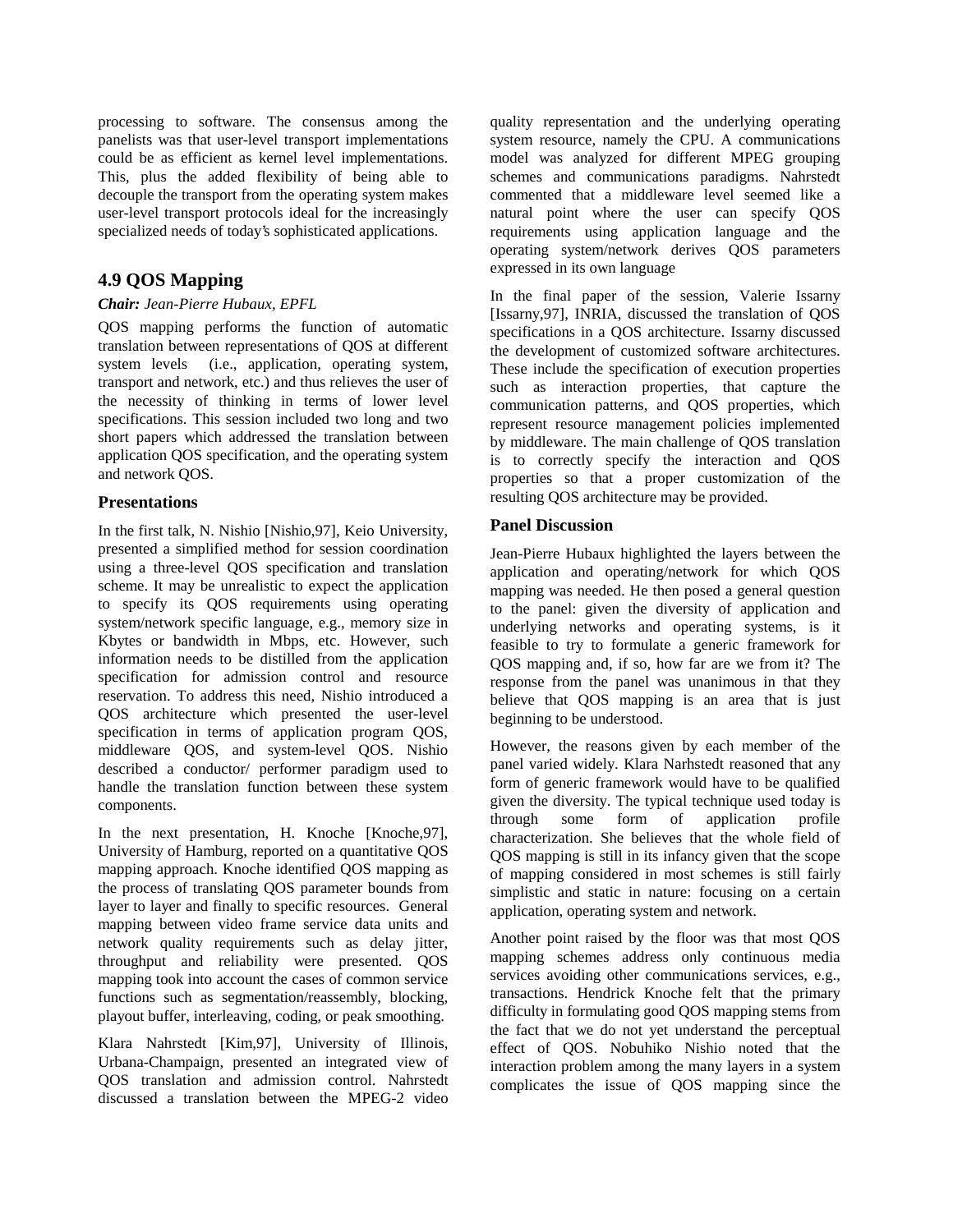dynamics are usually non-linear and difficult to characterize.

Jim Van Loo, Sun Microsystems, asked the panel if there was a good abstraction or metaphor for expressing QOS mappings? This question cut to the heart of the problem. Nobuhiko reflected that whatever the abstraction might be, it would likely be based on economic concepts and be closely indicative of the cost involved of rendering the service to be mapped.

## **4.10 QOS Adaptation**

#### *Chair: Klara Nahrstedt, University of Illinois at Urbana-Champaign*

Many distributed multimedia applications are adaptive in nature and exhibit flexibility in dealing with fluctuations in network conditions. QOS adaptation algorithms can, for example, trade temporal and spatial quality to available bandwidth or manipulate the playout time of continuous media in response to variations in delay. This session comprised two long and three short papers on the topic.

#### **Presentations**

In the first talk of the session, Pratyush Moghe [Moghe,97] Bell Labs, addressed what he described as "terminal QOS" for adaptive applications. Next generation terminals are expected to support sophisticated adaptive applications. Since some terminals have limited power (e.g., personal digital assistants and network computers), the application processing delay can be a significant component of endto-end delay. Moghe called this the terminal QOS measure. Currently, each adaptive application has its native adaptation algorithm that operates independently of other applications, their adaptation algorithms, or scheduler. Moghe presented an analytical relationship between network feedback and the level of adaptation. This theoretical framework is useful in understanding the relationship and interaction between the adaptive application, end-system and network. The speaker concluded by saying that the notion of terminal QOS may be used to tune adaptation algorithms.

Next, Dorgham Sisalem [Sisalem,97], GMD Focus, presented an approach for dynamically adjusting the sending rate of applications to the congestion level observed in the network. The speaker discussed how senders could increase their sending rate during lightly loaded situations and reduce it during overload periods. Sisalem presented results which illustrated the efficiency of a direct adjustment algorithm responding to fluctuations in available bandwidth while maintaining low loss rates. Currently, the work does not address the issue of fairness nor interaction between adaptive traffic, e.g., TCP. Sisalem concluded by indicating that adaptive schemes can suffer from fairness problems potentially causing starvation of reactive flows such as TCP.

The third paper, by Max Ott [Ott,97], NEC, reported on adaptive QOS in multimedia systems. Ott made the point that most QOS architectures present QOS-aware APIs to the applications. This is either achieved by adding QOS parameters to standard system calls, or by raising the system abstraction to a higher level, filling the gap with what is often referred to as middleware. The speaker reflected that in either case there seems to be a serious desire to draw a strict line between "us", the QOS provider, and "them" the elusive application. Ott argued that it seemed natural to define an architecture that allows the introduction of QOS at any level: from the CPU and network resources to the user's "satisfaction". He reported on an architecture that has evolved over the past few years at NEC that has introduced the concept of QOS adaptation at each level of the architecture. QOS is specified by contracts which are established between clients and service providers using a single generic programmable API.

Oh [Oh,97], Osaka University, presented the next paper on a dynamic QOS adaptation mechanism for a networked virtual reality system. The motivation behind the work is to maintain acceptable user presentation quality when resources fluctuate in a networked virtual reality system. Oh introduced the notion of "importance of presence" which when applied to objects in a virtual reality system can be used to trade off available resources and objects. Importance of presence is based on the maximum visible distance and angle of incidence between the users and an object in the user's virtual space. The speaker discussed an adaptive algorithm that reduced the QOS of an object based on its importance of presence indication. At the end of his presentation the speaker demonstrated the technique using a videotape of the networked virtual reality system using adaptation based on the importance of presence.

In the final talk of this session Dan Revel [Revel,97], Oregon Graduate Institute of Science and Technology, discussed predictable file access latency for multimedia. The speaker asserted that multimedia applications are sensitive to IO latency and jitter when accessing data from secondary storage. To address this challenge, Revel introduced the concept of transparent adaptive prefetching which uses software feedback to provide multimedia applications with file system QOS guarantees: predictable low-latency access to data on secondary storage. The research at Oregon Graduate Institute is strongly focused on adaptive software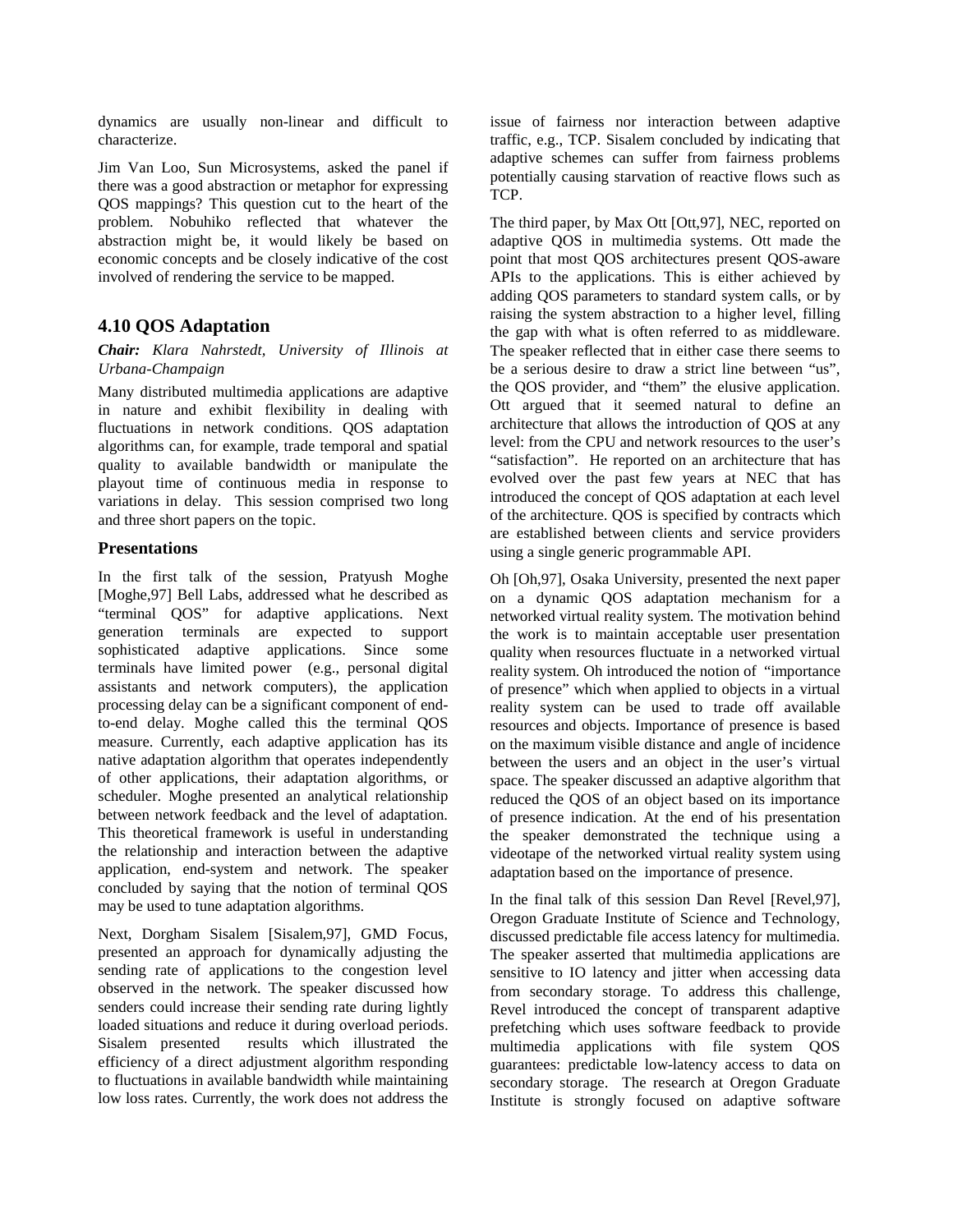feedback algorithms for Internet video, mobile systems and adaptive QOS access to storage. Currently, the QOS interface to transparent adaptive prefetching allows applications to express adaptive needs in a vocabulary that is meaningful to them.

## **Panel Discussion**

Klara Nahrstedt commented that QOS adaptation techniques, while complex in nature help to efficiently share resources in the end-systems and network for a class of applications that can accommodate varying resource availability. Nahrstedt followed up by asking the panel whether they now considered QOS adaptation as a replacement for reservation? A wide variety of opinions were articulated. Dorgham Sisalem used TCP as an example to argue that TCP's congestion adaptation mechanisms did very well without any explicit call setup and resource reservation; therefore why is reservation needed?

Max Ott argued that if strong QOS guarantees were required (e.g., timing guarantees) then reservation was unavoidable. Nahrstedt said that QOS adaptation filled the middle ground providing a poor person's QOS guarantee. Pratyush Moghe thought that many continuous media applications could operate at a minimum level guarantee and use QOS adaptation techniques to achieve better quality when additional resources became available. Such a hybrid approach grew out of the consensus that many applications can not degrade below a certain level.

# **5. Workshop Panels**

The workshop included two panels. The first panel [Schmidt,97] looked at the emerging field of QOS in distributed object computing environments. The second panel [Schulzrinne,97] highlighted some of the concerns researchers have about a reservation driven Internet.

# **5.1 QOS for Distributed Object Computing Middleware - Fact or Fiction?**

*Chair and Organizer: Douglas C. Schmidt, Washington University*

*Panelists: Max Ott, NEC, Guru Parulkar, Washington U., Rolf Stadler, Columbia U., Andreas Vogel, Visigenic*

The panel discussion started with a statement by the Chair that nobody uses a distributed middleware with QOS support, therefore, do we need such a layer? If yes, what does QOS-based middleware look like? Is QOS-based distributed middleware a fact or a fiction?

Currently, it is a fiction since no such product or public domain platform exists. It will become a fact when researchers and developer are using QOS-based middleware as they do C++ or JAVA. Clearly, we need to ask ourselves what does such a middleware bring? Yet another layer?

The panel argued that distributed object computing was essential for architecturing complex software systems, ease of programmability and interworking across heterogeneous systems. A number of research groups are building real-time ORBs and exposing QOS at the API for user programmability. Freeware is becoming available (e.g., Glenford Mapp, Olivetti & Oracle Research Lab, announced that ORL had put their ORB 2.0 on the web). Andreas Vogel stressed that real-time CORBA products will become a reality when there is demand from the customer. When the demand transpires the industry would react positively.

A member of the audience asked why CORBA has become the common language, ORB of choice and subject of this panel? Guru Parulkar pointed out that CORBA is an existing standard and has been widely implemented by multiple vendors. It has a number of deficiencies, he asserted, many ORB implementations are not highly inefficient and support of QOS is missing. However, Guru Parulkar felt optimistic that these issues could be amended and were not "show stoppers".

Each of the panelists provided a list of open issues which they believed must be addressed before QOSbased middleware became a reality:

- Schmidt maintained that the ORB needed a realtime capability and middleware, such as CORBA, is being modified to incorporate such a feature;
- Ott argued that any emerging platform needs to take seriously the user perspective to middleware to ease programmability and simplify QOS abstractions;
- Parulkar stressed that we need to fix CORBA to support QOS in the end-system and at the network access points in order to provide service guarantees at the I/O level, appropriate packet and process scheduling was needed;
- Stadler remained upbeat about the use of the technology in the network arguing for distributed interactive resource controllers with global control to deliver services with a minimal set of guarantees and, in case of higher quality, they should support adaptive behaviors;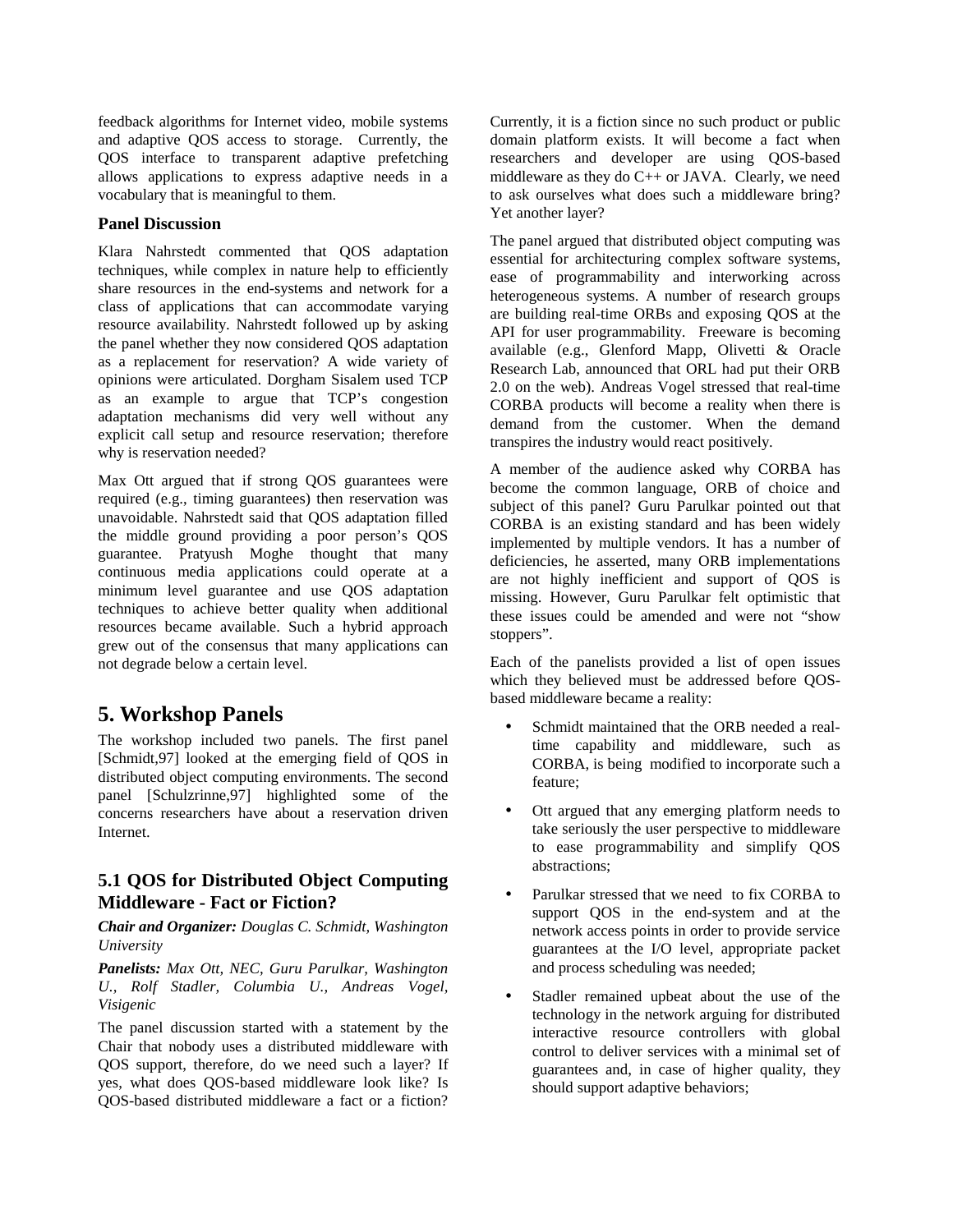• Vogel reflected that ORB vendors (e.g., Visibroker) will eventually incorporate new CORBA services and QOS bindings for multimedia streams and control when the market demands it. He predicted that it will happen soon.

Toward the end of the session questions of whether ORBs should explicitly support multimedia streaming were raised. There was clear disagreement about this issue. The question is whether the ORB is used to set up streams and then moves out of the way or, conversely, it can explicitly support isochronous communications via RPC. Some panelists stated that this should not be part of CORBA. Others argued that for continuity the ORB should support streaming. Andreas Vogel mentioned that OMG would not support streaming through the ORB.

#### **5.1 Reservations about Reservations**

*Chair and Organizer: Henning Schulzrinne, Columbia University*

*Panelists: Fred Baker, CISCO, Andrew T. Campbell, Columbia U., Jon Crowcroft, UCL, Roch Guerin, IBM and Dilip Kandlur, IBM*

The panel discussed the current state and future developments of QOS support in an Internet and the impact of a reservation driven network. Each member of the panel started off by presenting a short position statement of their vision of the rollout of QOS in the Internet. This was followed by heated debate on concerns about reservations.

Fred Baker, Cisco, stated that QOS routing, line protocols and queueing management can improve QOS. He emphasized that for queuing, congestion management algorithms, such as weighted fair queuing, serve as good tools for low speed links when there is a limited number of flows. However, on the average OC-3 link where there are hundreds and thousands of simultaneous flows (e.g., in a backbone network), statistical approaches like random early detection prove to be very useful. In this case, the binding is based on IP precedence. This precedence level can be set either by a traffic originator or via administrative controls in the routers. However, like random early detection, being a FIFO queueing algorithm, is not predictable and is not deterministic since it depends on host behavior. Moreover, it is also dependent on bulk of traffic being TCP. Besides these approaches, Baker suggested that RSVP is a reasonable answer to OOS-enhanced traffic. particularly for edge networks and large flows.

Next, Roch Guerin, IBM, asked what the driving force behind reservations was. He mentioned that there is currently no application that is so critical that it can only function by making reservations. Alternatively, there are so many of these applications that it is impossible to define a generic reservation framework to satisfy them all. Guerin argued that the main drivers for reservations are the economic and contractual factors. As the Internet is moving towards a commercial network, people would like to know what they are paying for – and ISP's also need a pricing model. This requires enforceable and observable service contracts. These contracts should be simple and deterministic to avoid adding additional complexity to the infrastructure. Guerin also pointed out that there are many conflicting forces to economic factors such as the cost of resources and their exploitation. In particular, cheap resources lead to simple signaling, where value is added at endsystems. In contrast, if resources remain expensive, a network will need complex signaling, thus leading to providers and equipment vendors adding most of the value.

Dilip Kandlur, IBM, expressed some reservations about RSVP scalability. He cautioned that RSVP is able to scale to a large number of receivers in a session, but not a large number of unicast sessions. He provided possible solutions to achieving the latter, which included aggregation of sessions, flow state management and path management.

Henning Schulzrinne, Columbia University, discussed several points: the need for a basic service with call admission control; at what point is reservation the best option; flow aggregation and RSVP issues. The existing consumer ISP model is based on a multiplexing model that supports 200-300 concurrent users with 10-15 customers sharing an ISP line. With Internet telephony, radio-like services and content pushing such a model is not sustainable. This implies that volume-based charging is required rather than reservations. Schulzrinne mentioned that reservations are still necessary for guaranteeing special purpose QOS, for services that cannot tolerate disruption. RSVP as a reservation protocol for the Internet introduces unnecessary complications such as flow merging, delay guarantees and receiver diversity.

The fourth presentation in this panel session focused on the use of a simple approach to QOS provisioning. Jon Crowcroft had arranged to come in live over the Internet. However, moments before the panel was to begin, UCL experienced a complete brown out and Jon Crowcroft was source squenched! Andrew Campbell stepped in to present the main points of Crowcroft's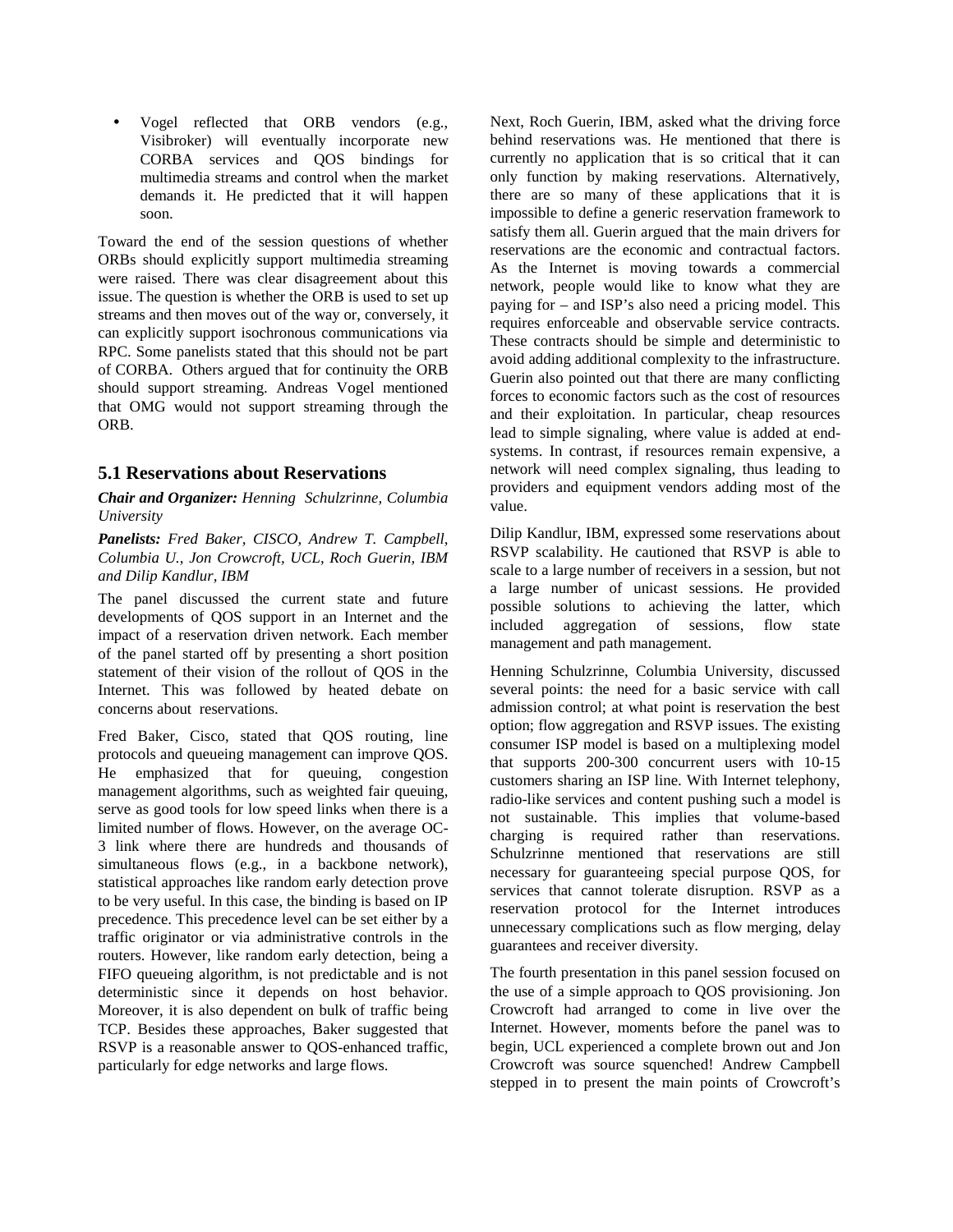position. Crowcroft suggested that were three simple choices – each with their pros and cons:

- *over-engineering selected paths*, where a particular route could be over provisioned. That route might be shared by multiple networks as well as users, hosts or applications,
- *subscription for selected terminals or addresses*, where a virtual private Internet offering improved QOS can be created by assigning resources based on address prefixes or IP network numbers; and
- *on demand service*, where a virtual circuit is set up using a signaling protocol, call admission control, traffic policing, traffic accounting, and service discrimination through scheduling.

Crowcroft preferred the first choice of over-engineering selected paths but cautioned that it might be difficult to support new services due to such an over-simplistic view of resources. However, his contention was that the cost of providing new services outweighs the benefit. The balance, he suggested, should be redressed toward simpler end of the QOS provisioning spectrum: that is, over-engineered selected paths.

Andrew Campbell presented his own reservations about reservations, pointing out that both ATM and RSVP signaling are too heavy weight and complex. He also revealed his concerns about scalability and stability of RSVP as a widely deployed signaling system for the Internet. Out-of-band signaling systems, he asserted, need to be sized, engineered and their stability thoroughly investigated.

The presentations sparked off an interesting debate on reservations about reservations. The panelists seem to agree that reservations are at times inappropriate. Guerin, who is less comfortable with the need for reservations, felt that reservations would only add complexity in the end.

# **6. QOS : Where are we ?**

#### *IWQOS'97 Invited Workshop Paper: by Ralf Steinmetz and Lars Wolf, Darmstadt University*

Lars Wolf [Steinmetz,97] presented the invited workshop paper on topic of "QOS: Where are we?". He began with an overview of terminology, issues and trends in the provisioning of QOS concentrating on QOS principles and the architectural issues addressed by a number of research groups and standards bodies (e.g., IETF's int-serv work). Wolf reflected that over the past several years, QOS has evolved as a major field of research to support new applications such as real-time distributed multimedia applications, which very often are based on networked computer systems. These applications require time-dependent data processing and place huge processing demands on distributed computer systems.

The goal of QOS architecture is to ensure the overall presentation of multimedia data with respect to the endto-end QOS requirements of applications. Because QOS is end-to-end, he argued, end-systems, servers, networks, system software and applications must handle the data accordingly. QOS model generally have a number of components/viewpoints (e.g., user, application, system and network QOS) which address various approaches to QOS provisioning, both pessimistically (e.g., worst-case assumptions based on peak rate resource allocation) and/or optimistically (e.g., resource reservation and adaptive mechanisms). Among the optimistic approaches, resource reservation is preferred since adaptive methods like media scaling and filtering cannot offer hard QOS.

Wolf proceeded to describe the fundamental steps in provisioning QOS in the end-system and network based on signaling, resource reservation and scheduling mechanisms. These steps can be divided into the QOS negotiation phase (including QOS specification, capacity testing and QOS calculation, resource reservation) and the data transmission phase, where the negotiated QOS is enforced by appropriate resource scheduling mechanisms. Several resource management components need to interact to provide end-to-end assurances : applications, QOS translators, admission controllers, resource schedulers and resource monitors. Resource reservation protocols serve as a means to transfer information about reservations and to participate in the negotiation of QOS values.

# **7. Closing Remarks**

Andrew Campbell provided the closing remarks. He announced that the next workshop would be held in Napa Valley, California in May 1998 and would be hosted by Ed Knightly from Rice University and Rich Friedrich from HP Labs.

The theme of IWQOS'97 - building QOS into distributed systems - begs the question: in today's world is QOS a fact or a fiction? For those that attended the workshop, with its excellent technical sessions and panels, it is indeed, a fact. During the three day meeting, participants had heard reports about actual implementation results and more speculative work. While this looks very promising, some practitioners have reservations about QOS research. Perhaps, this was best typified during the panel on reservations about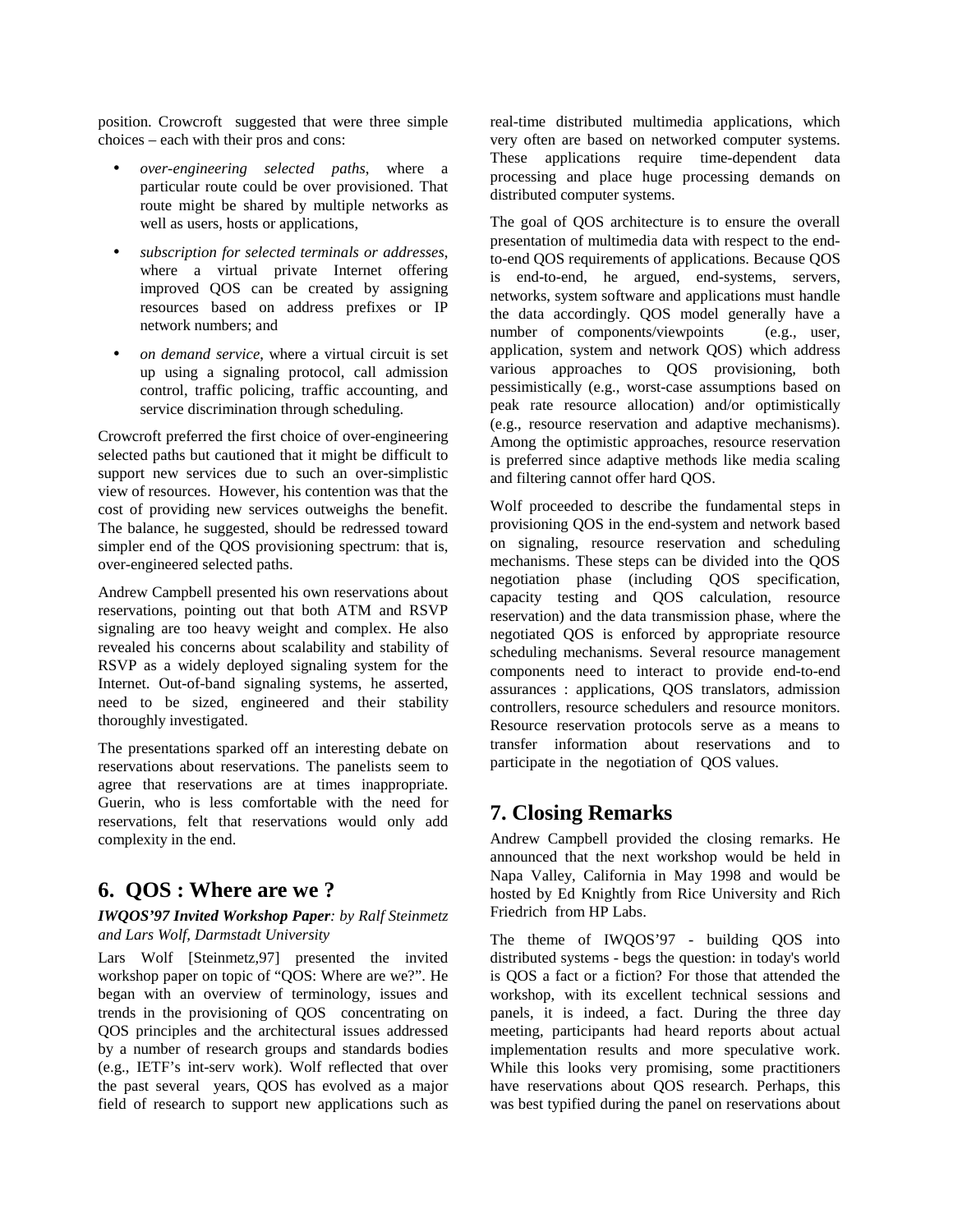reservations. The catchy title of the panel captures that feeling of concern. For example, the entire reservations panel agreed that it was very unlikely that a single approach (e.g., RSVP) would fit all applications, with different trade offs between complexity, level of guarantees and scaling issues.

Returning to the theme of whether QOS was a fact or fiction, Campbell asserted that QOS is fiction in the sense that it is not a concrete fixture in our lives, e.g., no network exists today that lets the user configure QOS on-demand. So how long do we have to wait until fiction becomes fact? Campbell concluded by telling the audience to "stay tuned" for Napa '98.

#### **ORGANIZED BY**

Center for Telecommunications Research, Columbia University

#### **IN ASSOCIATION WITH**

ACM SIGCOMM IEEE Communications Society IEEE Signal Processing Society IFIP Joint International Conference on Open

Distributed Processing and Distributed Platforms

#### **IWQOS'97 WORKSHOP PATRON**

Hewlett-Packard Company

#### **PROGRAM CO-CHAIRS**

Andrew T. Campbell, Columbia University Klara Nahrstedt, University of Illinois at Urbana Champaign

### **PROGRAM COMMITTE**

Gordon Blair, University of Lancaster Simon Crosby, Cambridge University Jon Crowcroft, UCL Hermann de Meer, University of Hamburg Jan de Meer, GMD Fokus Alexandros Eleftheriadis, Columbia University Richard Friedrich, Hewlett-Packard Company Michael Fry, University of Technology Andrew Herbert, APM Ltd., UK Jean-Peirre Hubaux, EPFL Kevin Jeffay, UNC at Chapel Hill Brigitte Kerhervé, U. du Q. à Montréal, S. Keshav, Cornell University Glenford Mapp, Olivetti Research Ltd Steve McCanne, UCB

For details on IWQOS'98, Napa Valley, see:

• http://www-ece.rice.edu/conf/iwqos98/

# **8. Acknowledgements**

We would like to thank the Program Committee for all their efforts to make this a successful workshop, the Center for Telecommunications Research at Columbia University for hosting this year's workshop and to the local Organization Committee (particularly, Koon-Seng Lim and Oguz Angin) for all their hard work. Finally, any errors or omissions are ours and for these, our apologies in advance.

Mahmoud Nagshineh, IBM Elie Najm, ENST Max Ott, C&C Research, NEC Guru Parulkar, Washington University Jerry Rolia, Carleton University Cormac Sreenan, Lucent Technologies Chris Sluman, OpenIT Ltd Hideyuki Tokuda, Keio University James VanLoo, Sun Microsystems Andreas Vogel, Visigenics Corp Andrew Watson, OMG Hartmut Wittig, Multimedia Software Lixia Zhang, UCLA Hui Zhang, Carnegie Mellon University Martina Zitterbart, TU Braunschweig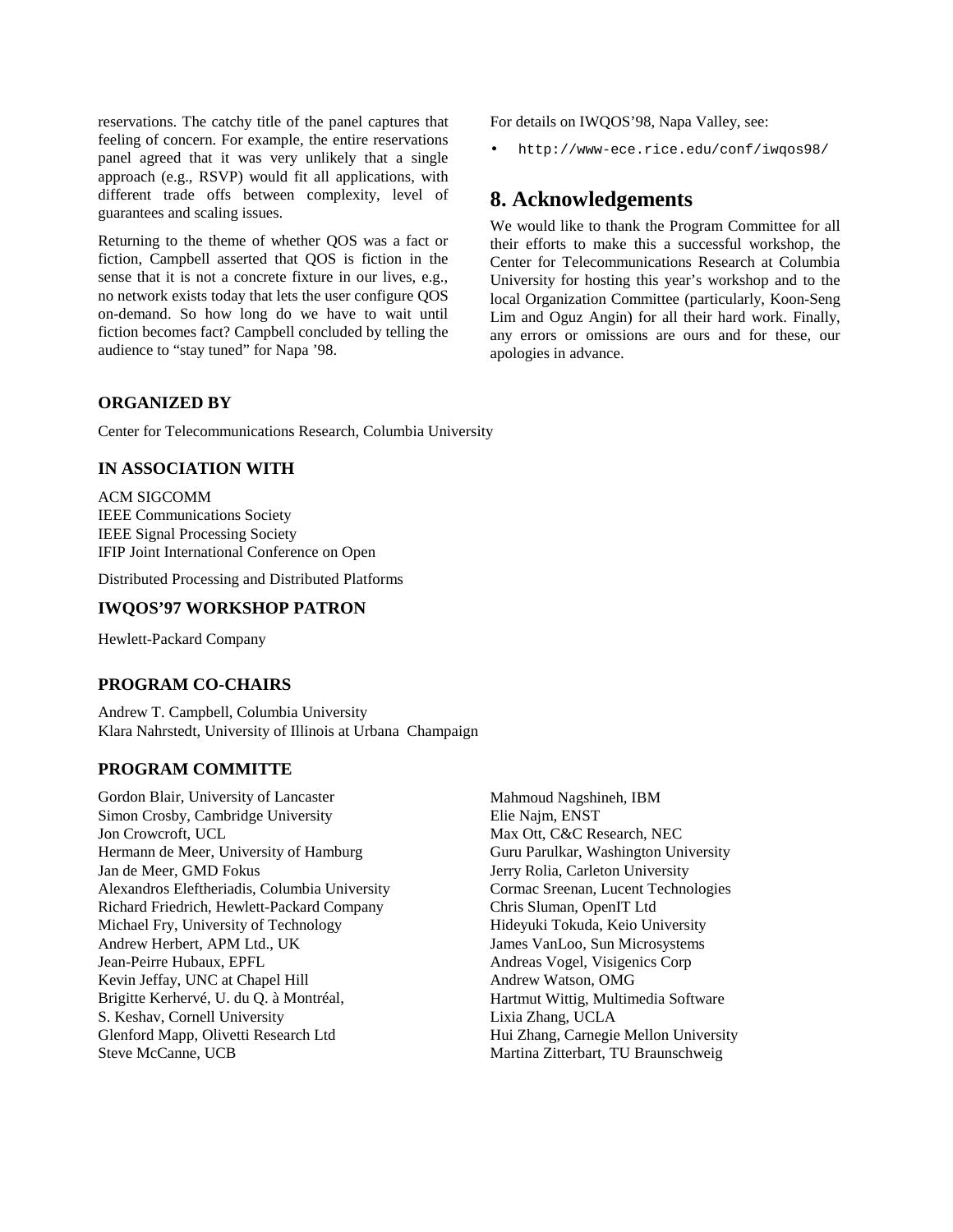#### **LOCAL ORGANISATION COMMITTEE**

Oguz Angin , Laitee Cheok and Koonseng Lim

# **9. References**

**[Almasberger, 97]** Almasberger A., Sasyan S. and Wright S., "Quality of Service  $(QoS)$  in Communication APIs", Proc.  $5<sup>th</sup>$ International Workshop on Quality of Service (IWQOS'97), Columbia University, New York, USA, Pages 237-248.

**[Badrinath, 97]** Badrinath B.R. and Talukdar A.K., "IPv6 + Mobile-IP + MRSVP = Internet Cellular Phone ?", Proc.  $5<sup>th</sup>$ International Workshop on Quality of Service (IWQOS'97), Columbia University, New York, USA, Pages 49-52.

**[Becker, 97]** Becker D., "Comprehensive Queueing Analysis for a Partial Buffer System with Discrete Markovian Arrival Processes", Proc. 5<sup>th</sup> International Workshop on Quality of Service (IWQOS'97), Columbia University, New York, USA, Pages 89-100.

**[Blair, 97]** Blair. G.S., Davies N., Friday A. and Wade S.P., "Quality of Service Support in a Mobile Environment: An Approach Based on Tuple Spaces", Proc. 5<sup>th</sup> International Workshop on Quality of Service (IWQOS'97), Columbia University, New York, USA, Pages 37-48.

**[Bless, 97]** Bless R., Jacob M. and Schmidt C., "Service-Tailored QoS Management in High Performance Networks", Proc. 5<sup>th</sup> International Workshop on Quality of Service (IWQOS'97), Columbia University, New York, USA, Pages 179-190.

**[Borowsky, 97]** Borowsky E., Golding R., Merchant A., Scheier L., Shriver E., Spasojevic M., Wilkes J., "Using attribute-managed storage to achieve  $QoS$ ", Proc.  $5<sup>th</sup>$ International Workshop on Quality of Service (IWQOS'97), Columbia University, New York, USA, Pages 199-202.

**[Campbell, 97]** Campbell A.T., "QoS Challenges for Next Generation Mobile Middleware", Proc. 5<sup>th</sup> International Workshop on Quality of Service (IWQOS'97), Columbia University, New York, USA, Pages 53-56.

**[Castellanos, 97]** Castellanos, J.G. and Naghshineh M., "Link Error Impact on MPEG Video over Wireless Broadband Networks", Proc. 5<sup>th</sup> International Workshop on Quality of Service (IWQOS'97), Columbia University, New York, USA, Pages 57-60.

**[Conrad, 97]** Conrad P., Amer P., Golden E., Iren S., Marasli R. and Caro A., "Transport QoS over Unreliable Networks: No Guarantees, No Free Lunch", Proc. 5<sup>th</sup> International Workshop on Quality of Service (IWQOS'97), Columbia University, New York, USA, Pages 315-318.

**[Corson, 97]** Corson M.S., "Issues in Supporting Quality of Service in Mobile Ad Hoc Networks", Proc. 5<sup>th</sup> International Workshop on Quality of Service (IWQOS'97), Columbia University, New York, USA.

**[de Meer, 97]** de Meer J., "On the Specification of End-to-End QoS Control", Proc. 5<sup>th</sup> International Workshop on Quality of Service (IWQOS'97), Columbia University, New

York, USA, Pages 347-358.

**[Fischer, 97]** Fischer S., Salem M.-V.O.M. and Bochmann G.v., "Application Design for Cooperative QoS Management", Proc. 5<sup>th</sup> International Workshop on Quality of Service (IWQOS'97), Columbia University, New York, USA, Pages 191-194.

**[Fukuda, 97]** Fukuda K., Wakamiya N., Murata M., and Miyahara H., "QoS Mapping between User's Preference and Bandwidth Control for Video Transport", Proc. 5<sup>th</sup> International Workshop on Quality of Service (IWQOS'97), Columbia University, New York, USA, Pages 291-302.

[Hafid, 97] Hafid A., "Providing a Scalable Video-on-Demand System using Future Reservation of Resources and Multicast Communications", Proc.  $5<sup>th</sup>$  International Workshop on Quality of Service (IWQOS'97), Columbia University, New York, USA, Pages 277-288.

 **[Huard, 97]** Huard J.F. and Lazar A.A., "On End-to-End QoS Mapping", Proc. 5th

International Workshop on Quality of Service (IWQOS'97), Columbia University, New York, USA, Pages 303-314.

**[Issarny, 97]** Issarny V., Bidan C., Leleu F. and Saridakis T., "Towards Specifying QoS-Enabling Software Architectures", Proc. 5<sup>th</sup> International Workshop on Quality of Service (IWQOS'97), Columbia University, New York, USA, Pages 363-366.

**[Jacobs, 97]** Jacobs S., Eleftheriadis A., "Adaptive Video Applications for Non- $\overline{O}$  Networks", Proc.  $5<sup>th</sup>$  International Workshop on Quality of Service (IWQOS'97), Columbia University, New York, USA, Pages 161-165.

[Jha, 97] Jha S.K., Wright P.A. and Fry M., "Playout Management of Interactive Video - an Adaptive Approach", Proc. 5<sup>th</sup> International Workshop on Quality of Service (IWQOS'97), Columbia University, New York, USA, Pages 145-156.

**[Kim, 97]** Kim K. and Nahrstedt K.," QoS Translation and Admission Control for MPEG Video", Proc. 5<sup>th</sup> International Workshop on Quality of Service (IWQOS'97), Columbia University, New York, USA, Pages 359-362.

**[Knoche, 97]** Knoche H. and de Meer H., "Quantitative QoS-Mapping: A Unifying Approach", Proc.  $5<sup>th</sup>$  International Workshop on Quality of Service (IWQOS'97), Columbia University, New York, USA, Pages 347-358.

**[Koodli, 97]** Koodli R. and Krishna C.M., "Supporting Multiple-tier QoS in a Video Bridging Application", Proc. 5<sup>th</sup> International Workshop on Quality of Service (IWQOS'97), Columbia University, New York, USA, Pages 133-144.

**[Lakshman, 97]** Lakshman K., Yavaykar R. and Finkel R., "Integrated CPU and Network I/O QoS Management in an Endsystem", Proc. 5<sup>th</sup> International Workshop on Quality of Service (IWQOS'97), Columbia University, New York, USA,